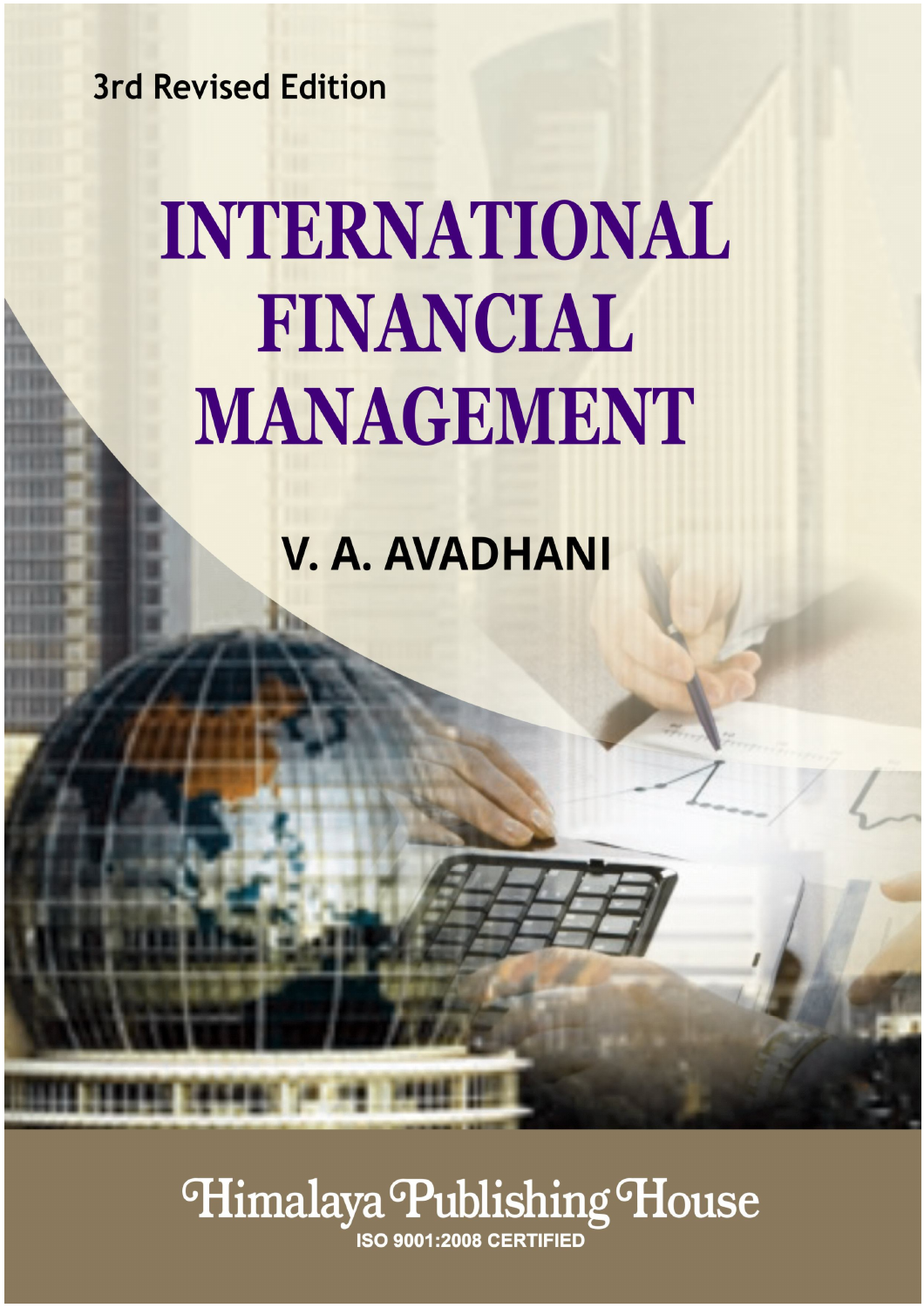# **INTERNATIONAL FINANCIAL MANAGEMENT**



- \* Retired Adviser in the Reserve Bank of India
- \* Former Director of Research and Training in Bombay Stock Exchange
- \* Former Adviser in Hyderabad Stock Exchange



**ISO 9001:2008 CERTIFIED**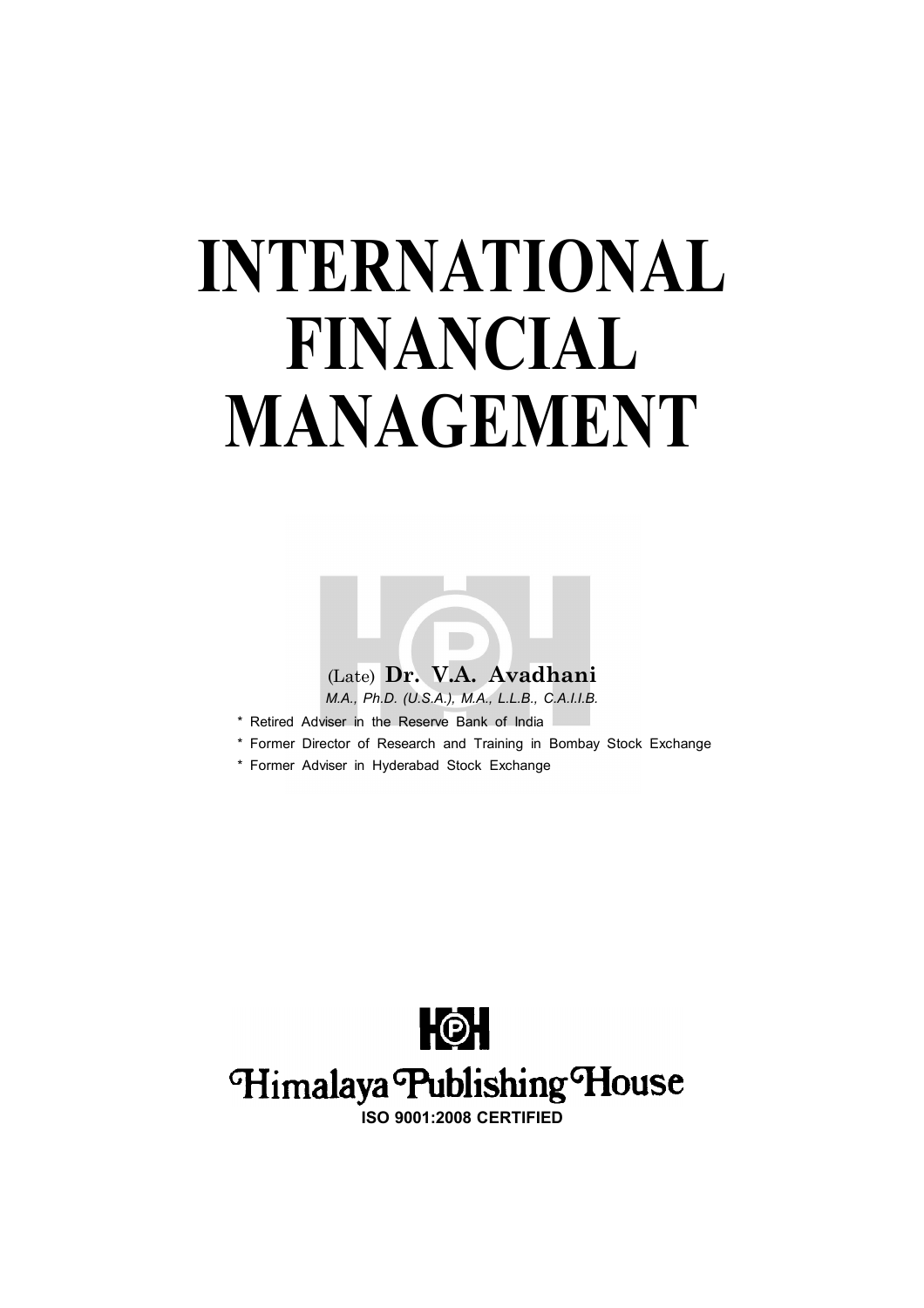#### **© Author**

No part of this publication may be reproduced, stored in a retrieval system, or transmitted in any form or by any means, electronic, mechanical, photocopying, recording and/or otherwise without the prior written permission of the publishers.

| <b>First Edition</b>         |            | 2006 |
|------------------------------|------------|------|
| Reprint                      |            | 2007 |
| Reprint                      |            | 2008 |
| Second Revised Edition       | $\sim 100$ | 2011 |
| Reprint                      |            | 2013 |
| <b>Third Revised Edition</b> |            | 2017 |
|                              |            |      |

| Published by          | : Mrs. Meena Pandey for Himalaya Publishing House Pvt. Ltd.,<br>"Ramdoot", Dr. Bhalerao Marg, Girgaon, Mumbai - 400 004.<br>Phone: 022-23860170/23863863; Fax: 022-23877178<br>E-mail: himpub@vsnl.com; Website: www.himpub.com |
|-----------------------|---------------------------------------------------------------------------------------------------------------------------------------------------------------------------------------------------------------------------------|
| <b>Branch Offices</b> |                                                                                                                                                                                                                                 |
| <b>New Delhi</b>      | : "Pooja Apartments", 4-B, Murari Lal Street, Ansari Road, Darya Ganj,<br>New Delhi - 110 002. Phone: 011-23270392, 23278631; Fax: 011-23256286                                                                                 |
| <b>Nagpur</b>         | : Kundanlal Chandak Industrial Estate, Ghat Road, Nagpur - 440 018.<br>Phone: 0712-2738731, 3296733; Telefax: 0712-2721216                                                                                                      |
| <b>Bengaluru</b>      | : Plot No. 91-33, 2nd Main Road Seshadripuram, Behind Nataraja Theatre,<br>Bengaluru-560020. Phone: 08041138821; Mobile: 9379847017, 9379847005                                                                                 |
| Hyderabad             | : No. 3-4-184, Lingampally, Besides Raghavendra Swamy Matham, Kachiguda,<br>Hyderabad - 500 027. Phone: 040-27560041, 27550139                                                                                                  |
| Chennai               | : New-20, Old-59, Thirumalai Pillai Road, T. Nagar, Chennai - 600 017.<br>Mobile: 9380460419                                                                                                                                    |
| <b>Pune</b>           | : First Floor, "Laksha" Apartment, No. 527, Mehunpura, Shaniwarpeth<br>(Near Prabhat Theatre), Pune - 411 030. Phone: 020-24496323/24496333;<br>Mobile: 09370579333                                                             |
| Lucknow               | : House No. 731, Shekhupura Colony, Near B.D. Convent School, Aliganj,<br>Lucknow - 226 022. Phone: 0522-4012353: Mobile: 09307501549                                                                                           |
| Ahmedabad             | : 114, "SHAIL", 1st Floor, Opp. Madhu Sudan House, C.G. Road, Navrang Pura,<br>Ahmedabad - 380 009. Phone: 079-26560126; Mobile: 09377088847                                                                                    |
| Ernakulam             | : 39/176 (New No.: 60/251), 1st Floor, Karikkamuri Road, Ernakulam, Kochi -<br>682011. Phone: 0484-2378012, 2378016; Mobile: 09387122121                                                                                        |
| <b>Bhubaneswar</b>    | : 5 Station Square, Bhubaneswar - 751 001 (Odisha).<br>Phone: 0674-2532129, Mobile: 09338746007                                                                                                                                 |
| Kolkata               | : 108/4, Beliaghata Main Road, Near ID Hospital, Opp. SBI Bank,<br>Kolkata - 700 010. Phone: 033-32449649, Mobile: 7439040301                                                                                                   |
| <b>DTPby</b>          | : Sunanda                                                                                                                                                                                                                       |
| <b>Printed at</b>     | : Geetanjali Press Pvt. Ltd., Nagpur. On behalf of HPH.                                                                                                                                                                         |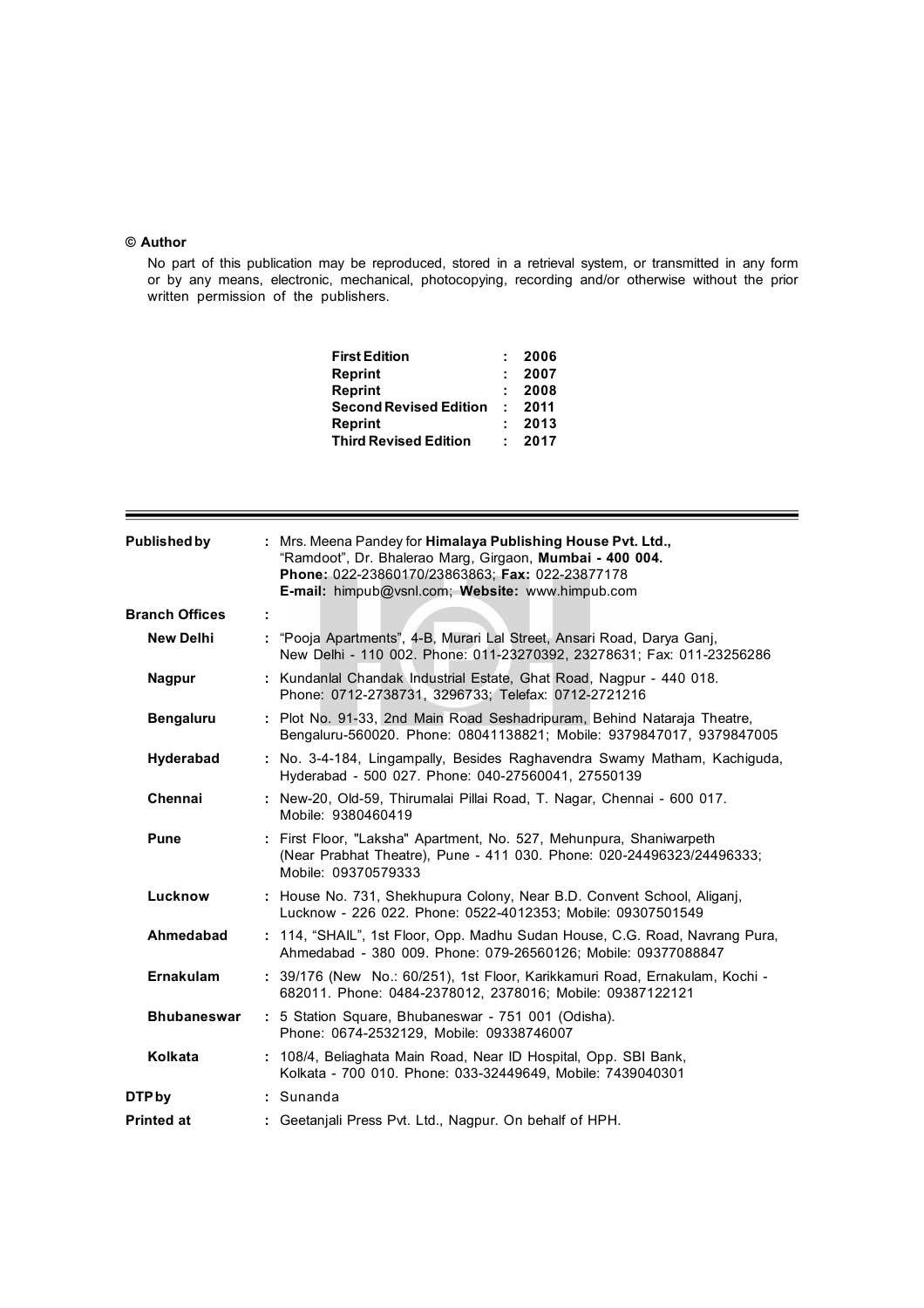**PREFACE**

This book is intended for all students of Finance and Management, in all Management Institutes and Universities. The objectives of the book are to provide students with a conceptual framework of financial decisions taken in a multinational company and to familiarise the students with the unique economic fundamentals and financial factors which challenge the financial manager in the international context. The book covers the entire syllabus, as approved by UGC on the subject of International Financial Management.

With increasing globalisation and opening up of the economies to free market forces of competition and efficiency, the role of multinational trade and finance has grown by leaps and bounds in the last decade. This is particularly more relevant in the Indian context, where the rupee was made convertible on current account and export and import trade is growing both in absolute and relative terms. The scrips of many corporates in India are listed and traded in main foreign stock exchanges and Foreign Financial Institutions and Foreign Institutional Investors are operating in Indian financial markets both of equity and debt nature. Foreign capital flows and foreign investment are growing and gaining in importance. The international forces are throwing new challenges to the Finance Manager. It is in this context that the subject of International Financial Management has assumed vital importance to the students of Finance Management who will be the future financial managers operating in international markets, for goods, services and finance. This book is intended to cater to their requirements.

This book is presented in simple non-mathematical terms, easily understandable to the average students and lay executives of the corporates. This has the advantage of *harmonising* the finance function with the investment function of the Financial Manager on the one hand and integrating the domestic finance with international finance, on the other. The material is kept as brief as possible, yet with a comprehensive coverage of all the modules as approved by UGC and in accordance with their syllabus.

From time to time, it has been revised to incorporate changes in policy and empirical data. The author acknowledges all the faculty who have recommended changes and to the Himalaya Publishing House Pvt. Ltd.

**— Author**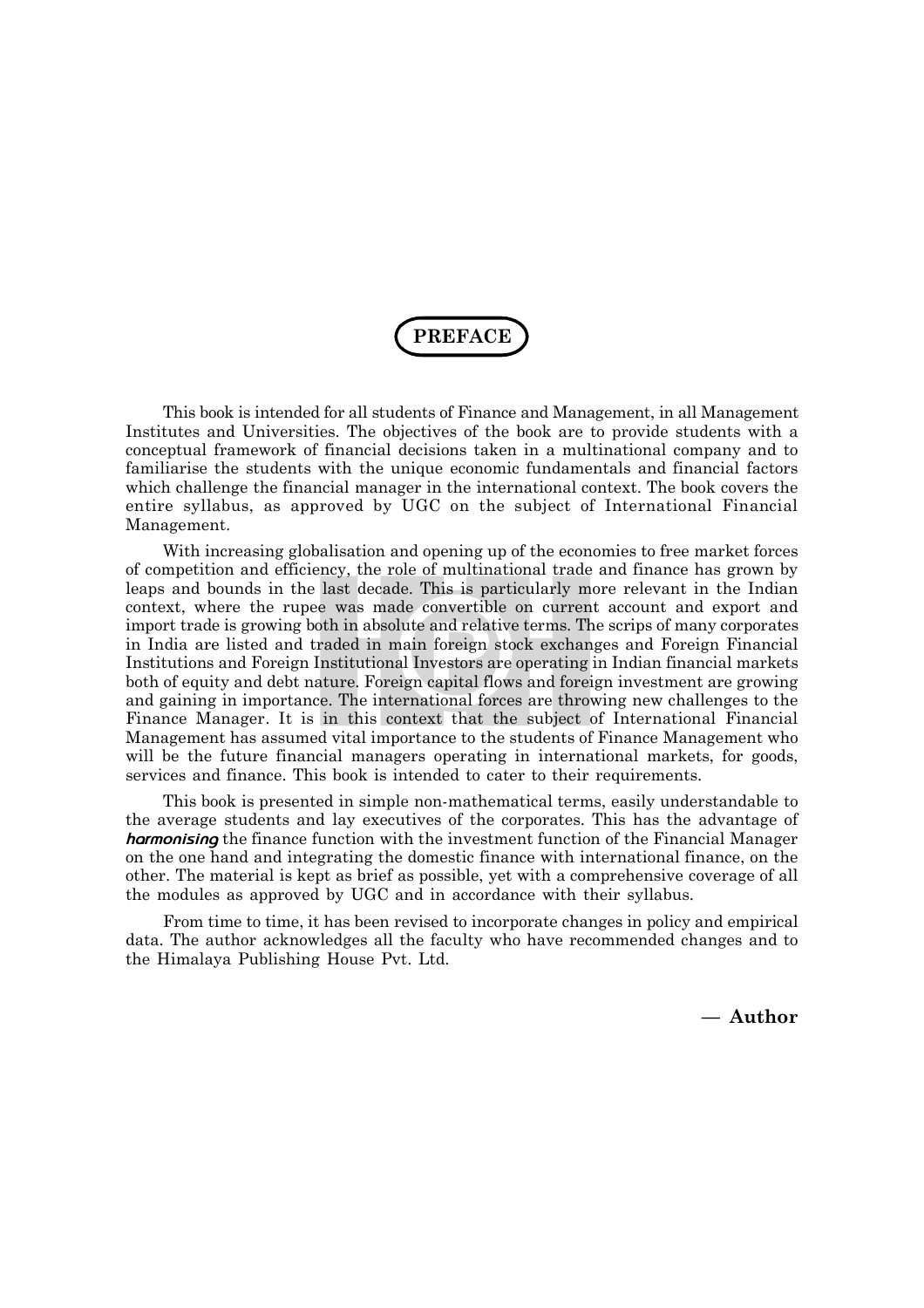# **BRIEF CONTENTS**

#### **PART I**

### **BACKDROP OF INTERNATIONAL FINANCIAL MANAGEMENT**

# **1. Introduction to International Financial Management 3 - 11**

Introduction — Objective — Relevance to Management — Finance Function — Input Market — Output Market — Sources and Uses — Macro View of Foreign Flows — Sectoral Interdependence — International Flow of Funds — Conclusion.

#### **2. International Financial Environment 12 - 22**

Political System — Good Economics is Good Politics — Social System —Information Technology — Financial Strength — Legal and Economic System — General Environment — Examples — Factors in Environment — Role and Diversification — Role of Financial Innovations — Forex Exposure — Role of Securitisation — Role of Banks — Interest Rate Exposure — Multinational Corporations (MNCs) — Definition — Rationale of MNCs' Domination.

#### **3. Goals and Growth of Multinationals 23 - 31**

Emergence and Growth of MNCs — Special Features of MNCs — Traits of International Financial Manager — Growth of MNCs — Rationale of Growth of MNCs — The Hold of MNCs — Empirical Evidence — MNCs — Objectives.

#### **4. International Business Methods 32 - 41**

Globalisation and MNCs — Global Winds of Change — New Challenges and Opportunities — Importance of Global Factors — Cheaper Sources of Funds — Regulatory and Legal Framework — Adoption of Perfect Markets — Monopoly and Semi-Monopoly Conditions — Global Sourcing — Global Organisational Restructuring — Components of Organisational Change — Divisions/Departments (Sub-Systems) — Structure and Systems — Pre-requisites for Globalisation — Business Methods.

#### **5. Nature of International Risk Exposure 42 - 54**

Introduction — Netting Method — General Risks — Nature of Risks — Measurement — Invoicing as a Risk Measure — Risks from Global Forces — Risks from International Financial Architecture.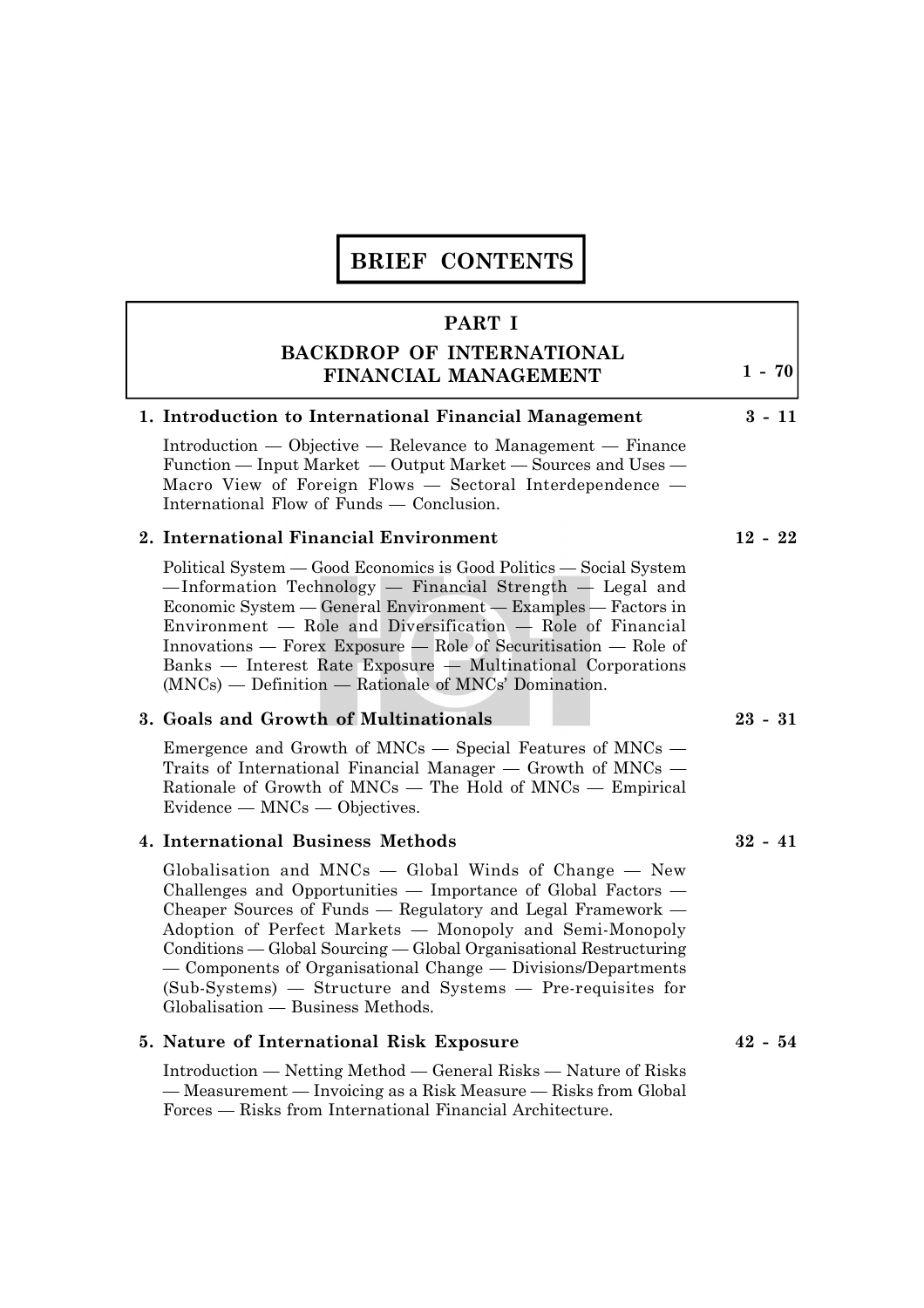#### **6. International Monetary System 55 - 70**

Objectives of IMF — IMF's Role of Consultation — Sources of Funds — Quotas — Share Capital of IMF — Other Sources of Funds — IMF's Lending Operations — Standby Arrangements — IMF Charges — Other Facilities — Exchange Rates and Par Values — International Monetary Reforms — International Liquidity — Need for Reserves — Composition and Level — Adequacy of Reserves — Problems of  $Liquidity - Augmentation of Liquidity - Special Drawing Rights$ (SDR) — SDR Allocation — Uses — SDRs of India — India's IMF Net Position — Additional SDRs.

### **PART II**

**MANAGEMENT OF EXCHANGE AND INTEREST RATE EXPOSURE**

#### **7. Determination of Exchange Rates 73 - 87**

What is Exchange Rate — Speculation — Exchange Rate Mechanism — Gustav's Theory — Limitations — Spot and Forward Rates — Arbitrage — Indian Foreign Exchange Rates — Exchange Dealers — RBI and Exchange Market — Exchange Rate System in India — Floating Vs. Fixed Exchange Rates — Advantage of Basket of Currencies — RBI Policy Applied to Banks — Currency Deals — Trading by Banks — Exchange Rates Quotations — Cross Currency Deals — Cross Rates in Forex Market — Cross Currency Deals in India.

#### **8. Forecasting Exchange Rates 88 - 99**

Introduction — Interest Parity — Traditional Model — Modern Forecasting Models — Limitations — Risk in Export Markets — Hedging in Import Trade — Controls on Trade — Licensing Policy — Indian Shipping and Other Infrastructure — Problems of Indian Shipping — Marine Insurance — Recent Exim Policy — Current Account and Exchange Rate.

#### **9. Balance of Payments (Equilibrium Vs. Disequilibrium) 100 - 117**

Definition — Accounting of Balance of Payments — Sources of Compilation — Components of Balance of Payments — Balance of Payments Data — Mechanism of Adjustment — Price Mechanism — Income Adjustment — Absorption Approach of Alexander — Elasticity Approach Vs. Absorption Approach — General Equilibrium Approaches — Measurement of Deficits — India's Balance of Payments — Sectoral Breakdown — Sources of Data — Role of Services in Balance of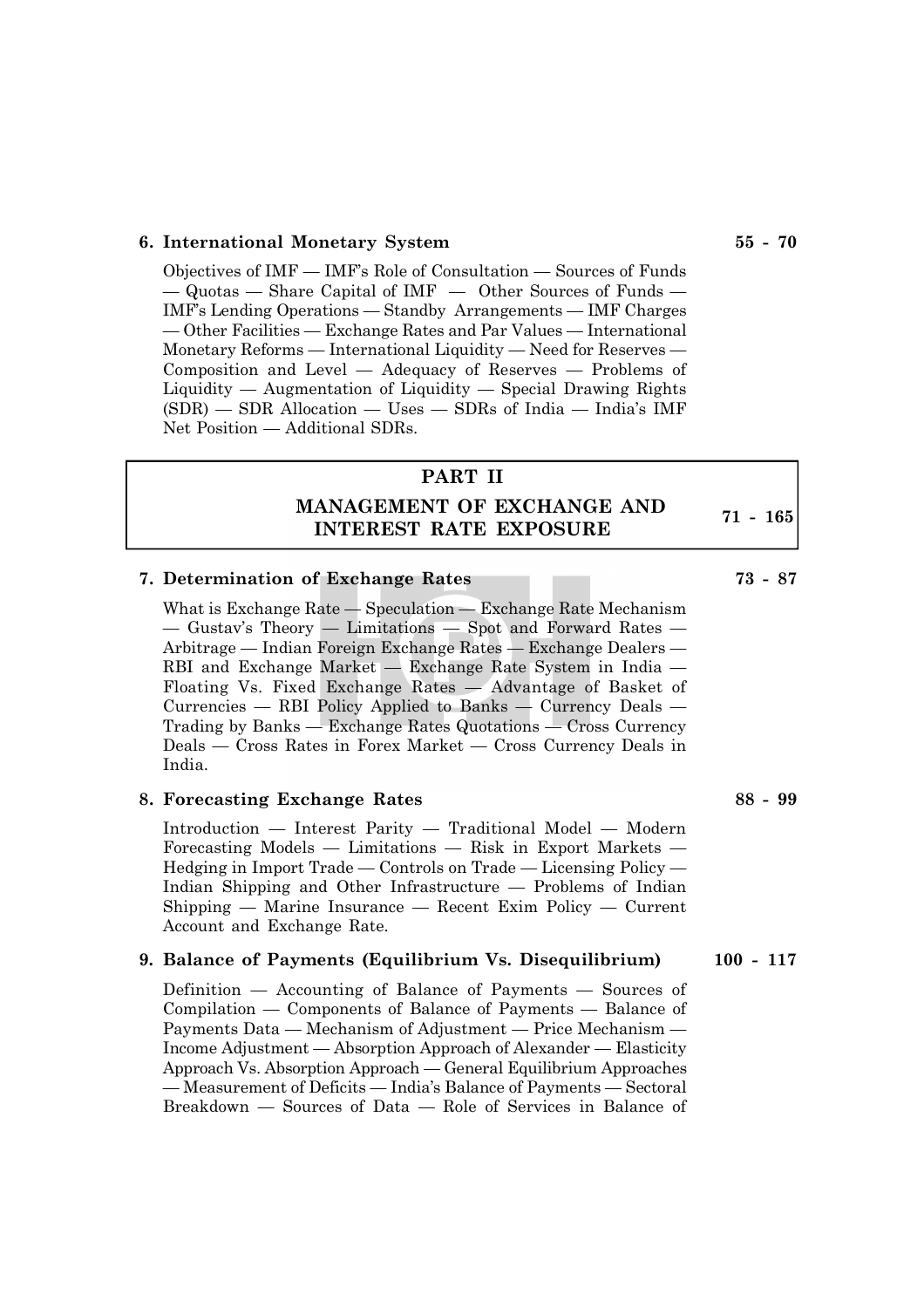Payments — Non-resident Inflows — Foreign Exchange Reserves — Foreign Assistance — Appendix — The Proforma of Balances of Payments of RBI.

#### **10. International Trade Flows 118 - 127**

Indian Trade Philosophy — Importance of Trade Transactions — Changes in Demand — Trade Gains — Generalised Trade Theory — Dynamics of Transactions in Trade — Effect of Tastes — Technology Changes — Trade and Growth in LDCs — Linkage — Forward and Backward — National Income and Trade (Exports) — Imports and Growth — Terms of Trade — Conclusion.

#### **11. Interest Rates Parity 128 - 149**

Role of Interest Income — Role of Interest Rates — Theories of Interest Rate — Factors Influencing Interest Rates — Bank Rate and Refinance Rates — Nominal and Real Interest Rates — Nodal Factors Influencing Interest Rates — Interest Rate Parity — Limitations of PPP Theory — Interest Rate Risk — RBI Guidelines on Risk Management in Banks — Role of Banks — Money Market Rates — Rates in Giltedged Market — Private and Government Bond Rates — Rates of Borrowings and Lending by Banks — Interest Rates on Small Savings — Export Credit Interest — Level of Interest Rates — Structure of Interest Rates — Reforms — Recent Deregulation Measures — The Yields of Different Types — Real Yield — Effects on Trade — Effects on Funds Flows — Effects on Exchange Market — Interest Parity International — Effects on Balance of Payments.

#### **12. International Fisher Effect — Parity Relations 150 - 158**

Introduction — Basis of International Fisher Effect —Purchasing Power Parity (PPP) — Exchange Market Efficiency vs. Interest Parity — Fisher's Equation and PPP Theory — Fisher Effect — Interest Parity — Fisher Open Relation — Covered Interest Parity (CIP) — Uncovered Interest Parity (UIP) — Forward Margin and Parity Theory — Testing of Interest Parity — Inter-Relations Among Parities.

#### **13. Time Factor in International Risks 159 - 165**

Introduction — Time Preference for Money — Applications — Future Value of a Single Cash Flow — Sinking Fund Factor — Future Value of an Annuity — Present Value of Annuity — Shorter Compounding Period — Bond Valuation — Yield to Maturity — Equity Valuation — Management of Time Risk.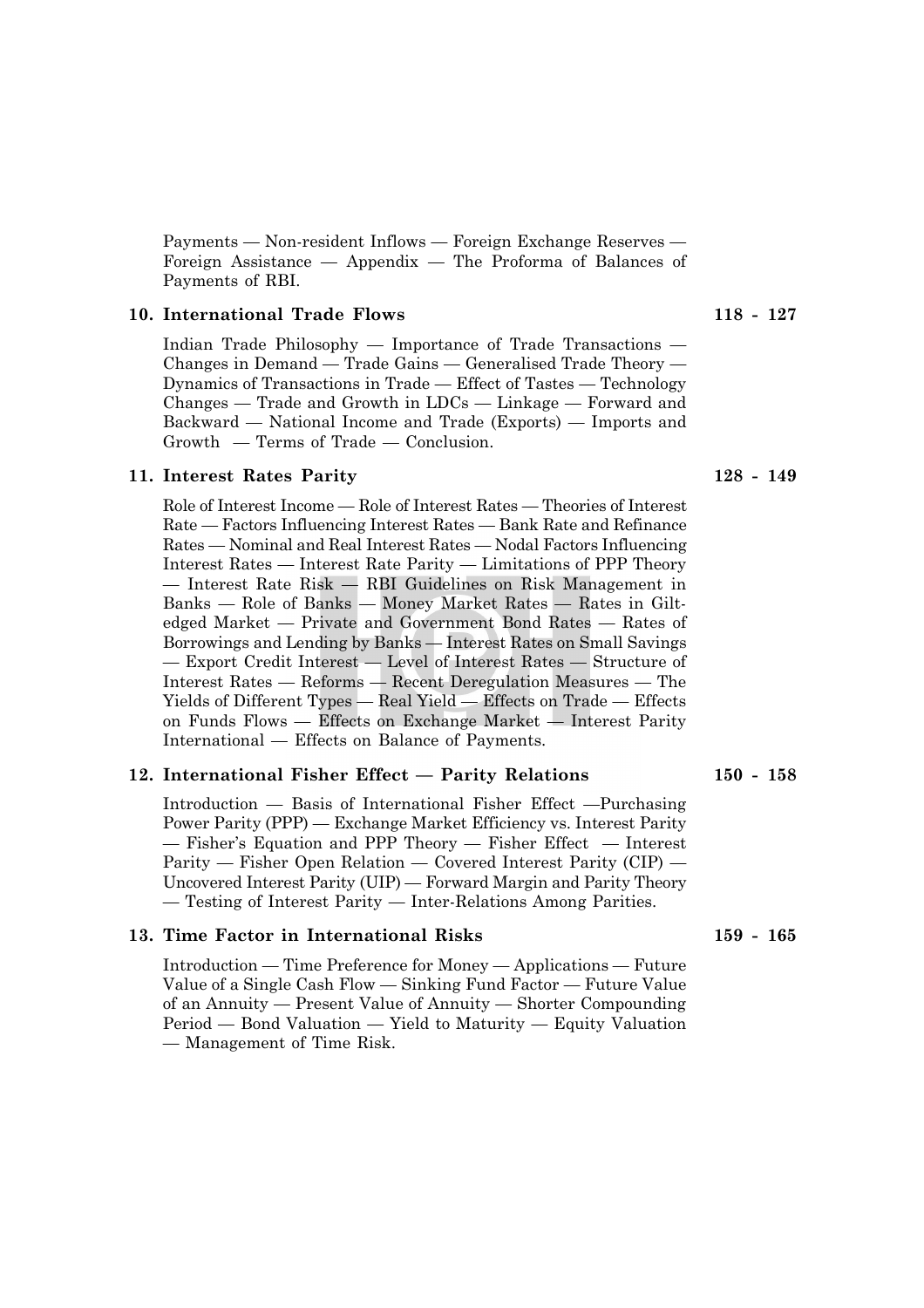## **PART III**

## **MANAGEMENT OF RISKS IN INTERNATIONAL TRANSACTIONS**

#### **14. Foreign Exchange Markets 169 - 182**

Functions — International Financial System and Forex Market — Foreign Sector and Forex Market — Bank's Purchase and Sale — Instruments of Credit Traded — Foreign Exchange Market Components — Participants — Spot and Forward Rates — Indian Foreign Exchange Market — RBI and Exchange Market — Mismatch — Need for Matching — Forex Management — Currency Derivatives — Swaps — Options — Futures — Sodhani Committee Report (1995) — Forward Rate Agreements (FRA) — Forward and Future Contracts — Currency and Interest Rate Swaps — Interest Rate Futures.

#### **15. Government Influence on Exchange Rates 183 - 196**

Introduction — RBI as the Exchange Control Authority — Authorised Dealers (ADs) — Money Changers — Permitted Method — Other Receipts — Payment for Imports — Other Payments — Delegation to ADs — Forward Covers —Securities — Foreign Currency Accounts — Non-resident Accounts — Non-resident (Bank) Accounts — Loans and Overdrafts — Blocked Accounts — Liberalisation of Exchange Control — Capital Account Liberalisation — Recent Liberalisation Measures — Sodhani Committee Recommendations — Exchange Rate Management — RBI on Exchange Control Norms.

#### **16. Exchange Rate Risk Management 197 - 215**

Economic Exposure — Strength of Currency — Exchange Risk Defined — Factors Affecting Exchange Rates — Types of Risk in General — Exchange Rate Management in India — Full Convertibility of Rupee — Multilateral Investment Guarantee Agency — FERA Liberalisation — Trade and Exchange Risk — Exchange Rate and Currency Risk — Types of Exchange Rates — Arbitrage and Speculation — Risk in Foreign Trade and Finance — Coverage of Risks — Market Makers in Foreign Exchange Market — Measurement of Risk — Risk in Forward Market — Portfolio Management in Foreign Assets — Investment and Trading — Financial Engineering (Derivative Markets) — Financial Engineering — Recent Innovations Introduced — Interest Rate Risk Measures — Yield and Price Changes — How to Cope with Interest Risk — Asset Liability Management (ALM) — Spread Management — Traditional Gap Management — Rate Adjusted Gap.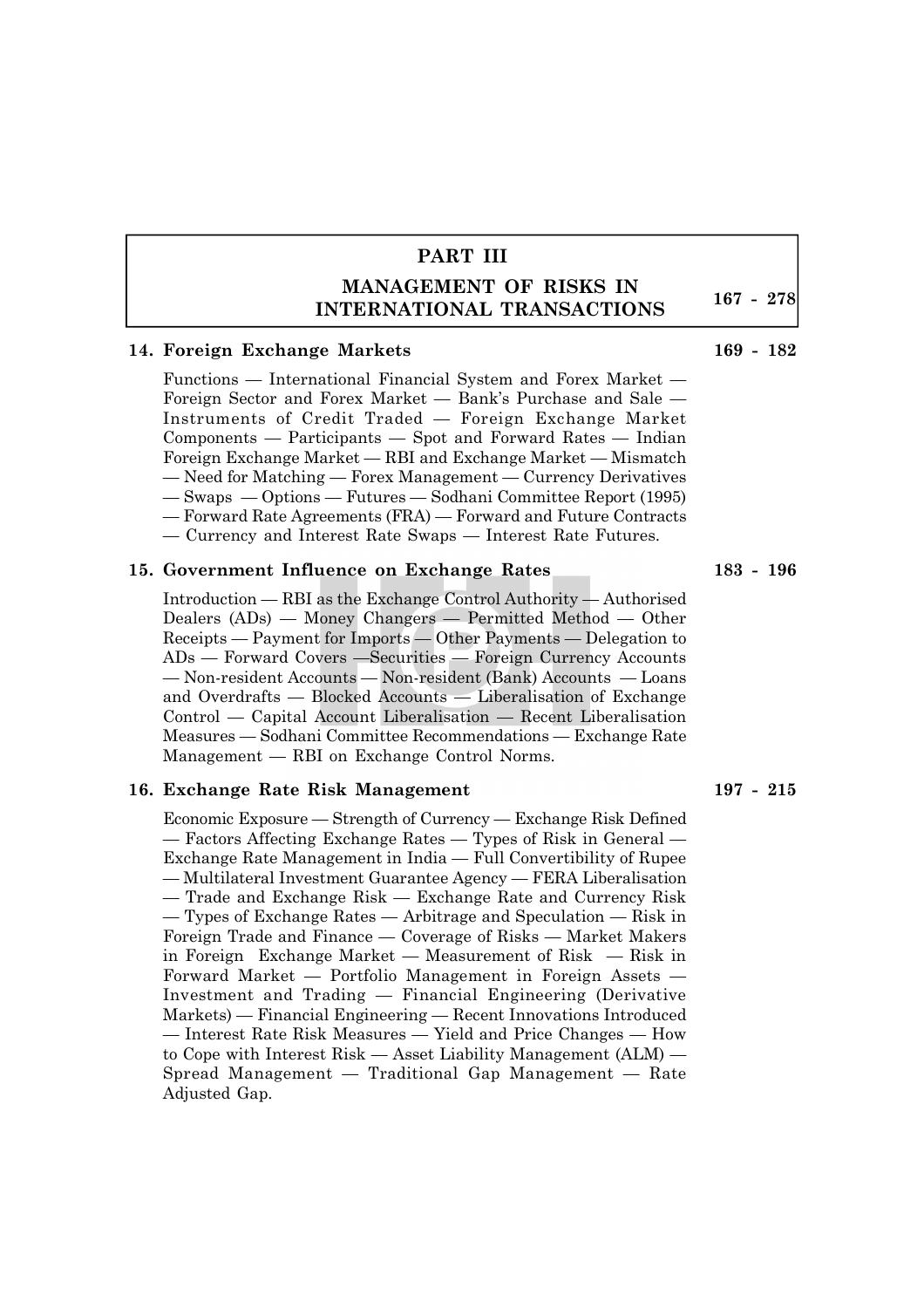#### **17. Hedging in Derivative Markets (Futures and Options) 216 - 228**

Why Derivative Markets? — Pitfalls — Role of Regulator — Trading in Derivatives — Problems — Currency Futures and Options — Futures and Forwards — Currency Options — Differences between Futures and Options — Market Structure — Futures Options — Risk Management in India — Management of Financial Risks — Methods of Meeting these Risks — Repos — Short Positions — Asset Based Securitisation — Strips — Credit Risk Management — Interest Rate Risk Exposure — Interest Rate Swaps (IRS).

#### **18. Hedging in Swap Market 229 - 242**

Motivation for Swaps — Economic Advantages of Swaps — Currency Swaps — Debt-Equity Swaps — Nature of Swaps — Types of Swaps — Interest Rate Swaps — Fixed Rate Currency Swaps — Cross Currency Interest Rate Swap — Multilegged Swaps — Basis Swaps — Interest Rate Swaps in India — Interest Rate and Currency Swaps — Advantages — RBI Scheme of Interest Rate Swaps — Spot and Forward Rates — Speculation — Arbitrage— Hedging and Speculation.

#### **19. Operational Exposure — Risk Management 243 - 252**

What is Operational Exposure — Nominal and Real Exchange Rates — Nature of the Exposure — Effect of Quantity, Price and Factors — Firm's Reaction — Transactions Effect — Politico-Economic Risks and Operational Exposure — Measurement and Management — Proper Invoicing — Need for Proper Planning — Hedging Risk Exposure — Matching of Currencies — Impact of Taxation —Short and Long-term Effects — Micro and Macro Effects — Conclusion.

#### **20. Measurement of Politico Economic Risks 253 - 263 (Country Risk Management)**

Introduction — Why Risk Rating? — Cost and Availability of Foreign Funds — Debt Burden of Countries — Credit Risk and Country Risk — Quantifiable Factors — External Debt and Debt Service Ratio — Balance of Payments Position — Foreign Exchange Reserves — Structural Imbalances — Proportion of External Trade to World Trade — Maturity Pattern of Debt — Liquid Reserves — Weightage to Factors — Investment Grade — Limitations of Grading — MIG Grading — Credit Rating of Debt Instruments — Credit Rating Exercises — Standard and Poor — Nature of Country Risk — Methods of Reducing Country Risk — Euro Money's Country Risk Rating.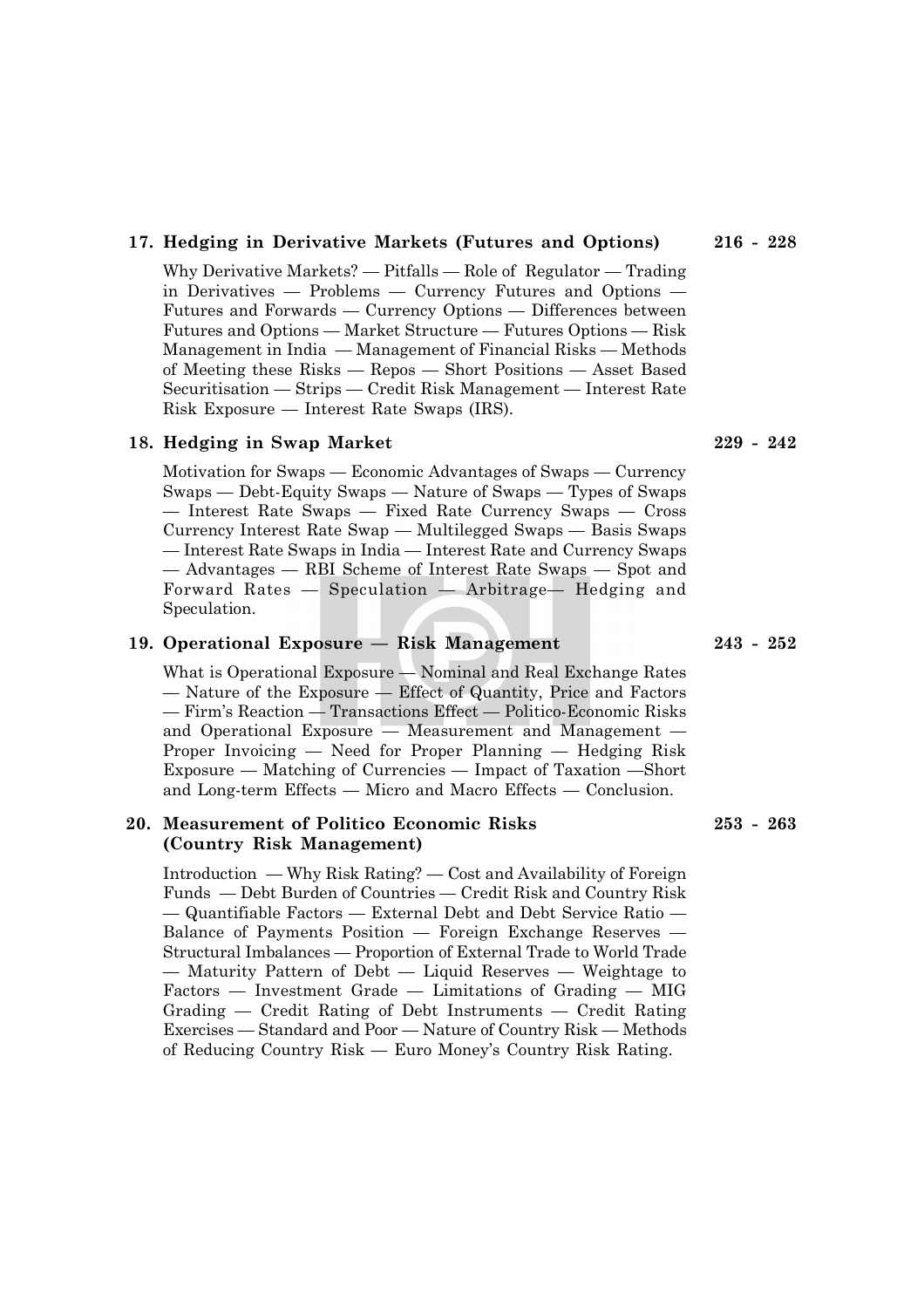#### **21. Management of International Transactions Exposure 264 - 278**

Introduction — Translation Methods — Managing Accounting Exposure — Centralisation and Decentralisation — Managing Translation Exposure — Enterprise Risk Management — Exchange Rate Management — External Hedging — Currency Borrowings and Deposits — Currency Futures — Currency Options — Exposure Hedging — Forward Market Hedge — Managing Economic Exposures — Use of Real Effective Rates — Proactive Strategies — Components of Economic Exposure — Factors Influencing Sensitivity — Integrated Strategy.

#### **PART IV**

#### **MANAGEMENT OF INTERNATIONAL BUSINESS OPERATIONS AND PRACTICES**

#### **22. Operational Strategies of MNCs 281 - 292**

Introduction — Strategic Globalisation — Organisational Change — Role of FDI in Investment and Production — Technology Adaptation — Role of Cost Reduction and Quality Controls — Role of Brands and Trade Marks — Financial Strengthening — Mergers and Acquisitions — Consolidation — Global Joint Ventures Abroad.

#### **23. Management of Multinational Operations 293 - 301**

Traditional Theory — Generalised Trade Theory — Multinational Corporations (MNCs) — Definition — Rationale of the Dominance of MNCs — Merits and Demerits — Re-assessment of the MNCs' Role — Impact of MNCs' Operations — Growth Theories.

#### **24. Management of Global Business Practices 302 - 311**

Current Asset Management — Cash Budgeting — Multilateral Netting — Marketable Securities — Money Market Instruments (upto one year) — Investment Guidelines — Cash Planning and Budgeting — Cash Pooling — Inventory Management — Accounts Receivables — Inventory Optimisation.

#### **25. Nature of International Business Finance — Practices 312 - 320**

Nature of Business Finance — Debt Crisis — Effects on Banks — Corporate Financing Decisions — Alternatives to Debt Financing — Capital Structure — Micro Level Debt Equity Ratio — Role of Exchange Market — Innovations — Types of Innovations — Emerging Scenario.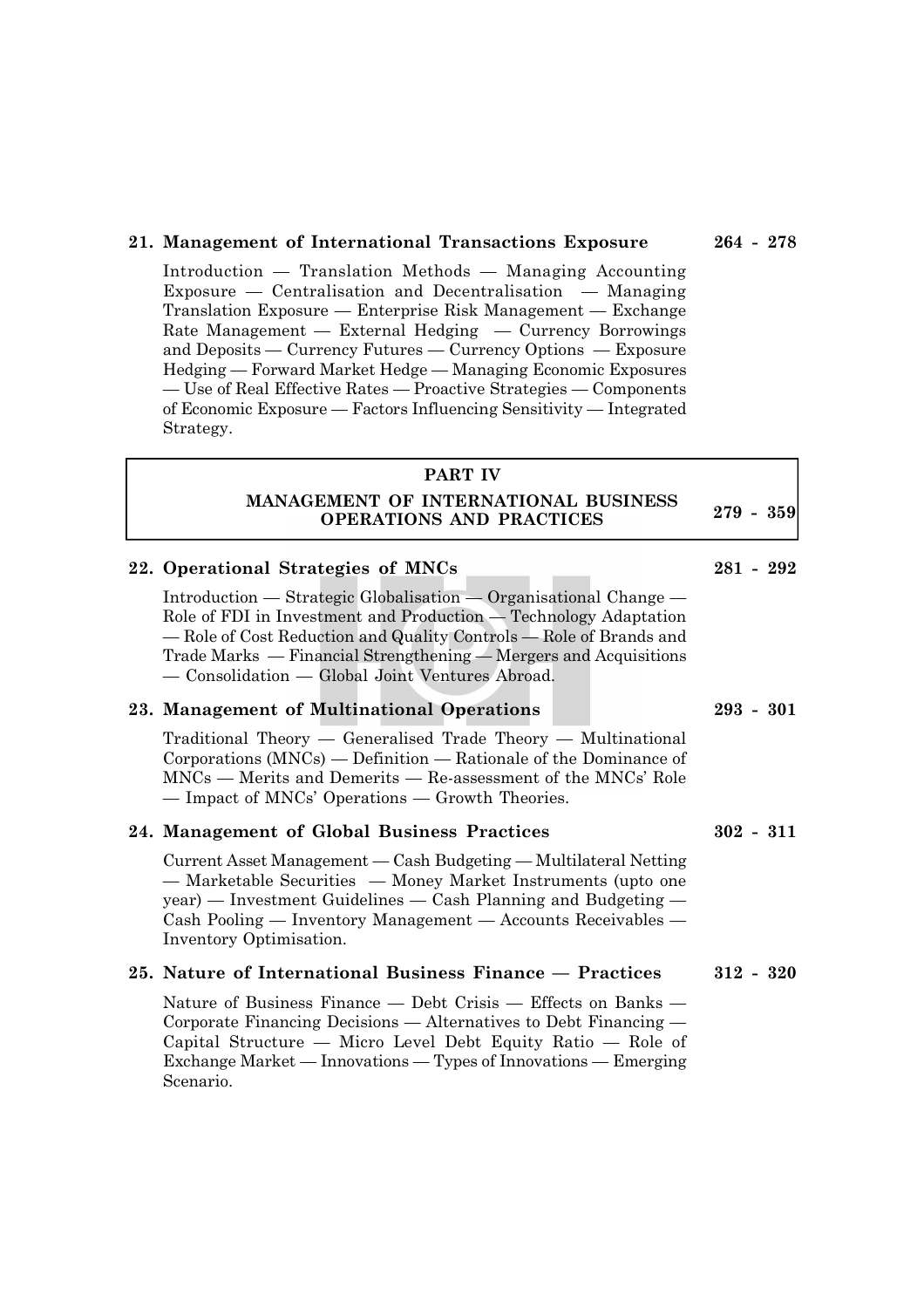#### **26. Inter-Corporate Funds Flow 321 - 330**

Introduction — Transfer Pricing — Timing Flexibility — Use and Misuse of Inter Transfers — Functions of Management — Cost Curves Comparison — Strategic Cost Management — Ad Expenses of MNCs — Transfer Pricing Mechanism — Provisions of Income Tax Act.

#### **27. Sources of Funds for MNCs 331 - 347**

General Sources — Domestic and Foreign Sources — M.N.C. and Global Finance — Capital Markets of Foreign Countries — Euro Currency Markets — Money Market — Capital Market — Commercial Borrowing of India  $-$  Cost of Issue  $-$  Buyback of Shares  $-$ Limitations — Advantages — Modes of Buyback — Buyback in Global Aspect — U.S. Law — Indian Law — Inter-Corporate Investments — Euro-Commercial Paper — Risks and Costs of Borrowing — Financing Options — Objectives — Local Currency Financing — Forms of Bank Credit — Commercial Paper — Euro Notes and Euro Commercial Paper — Costs of Alternative Financing Options.

#### **28. Operations in International Financial Markets 348 - 359**

Financial Disintermediation — Globalisation of Markets — Securitisation vs Intermediation — Foreign Equity Market — Foreign Bond Market — Foreign Bank Market — Euro — Euro Currency Loans Vs Euro Bonds — Note Issuance Facilities — FRNs — Debt Vs Equity — Multinational Financial System — Transfer Pricing — Role of Reinvoicing Centre — Leading and Lagging — Means of Transferring Funds by MNC — Designing Global Remittance Strategy.

#### **PART V**

#### **MANAGEMENT OF SHORT-TERM INTERNATIONAL FINANCING**

#### **29. Short-term International Financing 363 - 371**

Short-term Market — Short-term Loans from Money Market — Forfaiting — International Leasing — Euro Market — Syndicated Loans — International Banking — Capital Adequacy Standards — Corresponding Banking — Foreign Branches — Acquisitions — Growth of International Banking — Universal Banking.

#### **30. Operations in International Money Market 372 - 381**

Introduction — Domestic Vs International Money Market — Money Market Instruments — Example of Floating Rate Note — Bankers'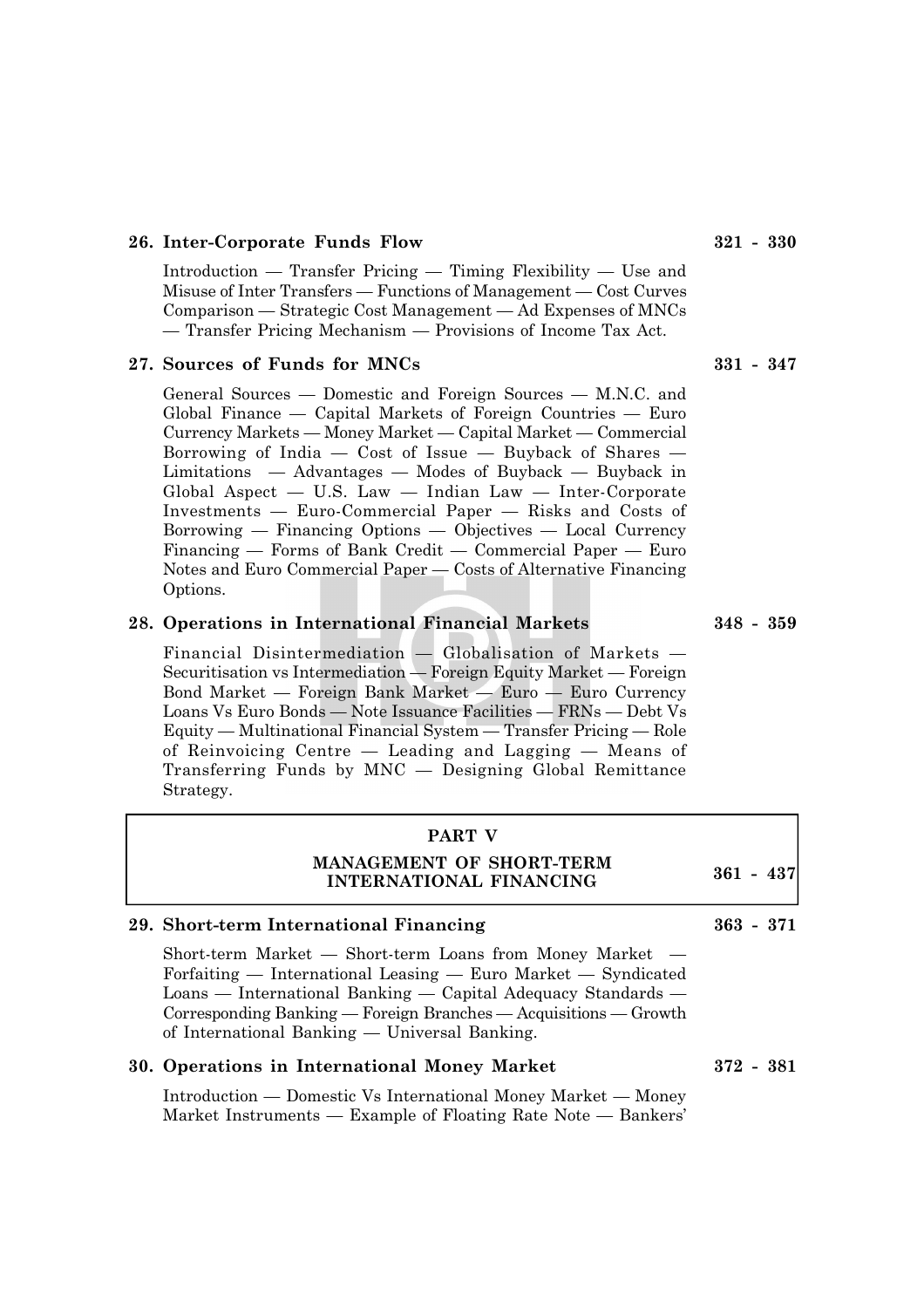Acceptances — Letters of Credit — Stand by Letters of Credit — Euro-Currency Market — Why Euro-Currency Markets Thrive? — Ancillary Functions of Banks — Advantages — Loan Assignments and Participation — Note Issuance Facilities (NIFs) — Other Instruments.

#### **31. Operations in Foreign Currency Markets 382 - 396**

International Money and Capital Markets — Exchange Markets vs. Currency Markets — Origins of the Currency Markets — Dealers in the Market — Euro-Bond Markets — Magnitude of Trade — Market Features — Instruments Issued and Traded — Lawyers and Auditors — Euro Bond Clearing and Settlement System — Asian Currency Market — Petro-Dollar Market — Impact on Exchange Markets — Segments of the Market — Sources and Uses — Growth of the Market in Euro-dollars — Techniques of Operations — Importance of the Market — India and Foreign Currency Markets — International Financial Centre in India.

#### **32. Management of Corporate Financing 397 - 410**

Wide Range of Sources — Minimisation of After Tax Capital Costs — Factors Influencing Global Financing  $-$  Objectives of Strategy  $-$ Reduction of Operating Risks — Management of Political Risks — Managing Product Risk — Warding Off Raids — World Wide Financial Structure — Foreign Subsidiary Capital Structure — Parent Company's Guarantee — Joint Ventures Vs Subsidiary — International Leasing — Double-dip Lease — Leasing and Tax Planning — Debt Equity Norm in Global Finance — Factors Influencing the Costs of Capital — Weighted Average Cost of Capital — MNC's Cost of Capital — CAPM (Capital Asset Pricing Model) — Dividend Equalisation Model — Use of Beta — Risks of MNCs — Empirical Evidence.

#### **33. Conceptual Backdrop of Working Capital 411 - 429**

Introduction — Management of Cash — Non-Current Cash — Marketable Securities — Valuation — Receivables and Payables — Trend Analysis — Comparison Through Index Numbers — Trend Ratios — Working Capital Management — Cash Flow Statements — Liquid Assets — Current Account — Lock Box System — Cash and Liquid Assets — Models for Determining Optimal Cash — Baumol Model — Miller and Orr Model — Probability Approach — Stochastic Models — Probability Merits — Inventory Model of EOQ for Cash.

#### **34. Working Capital Management 430 - 437**

Receivables — Credit Standards — Cost Benefit Analysis — Collection Charges — Credit Standing of Customers — Impact of Credit Decision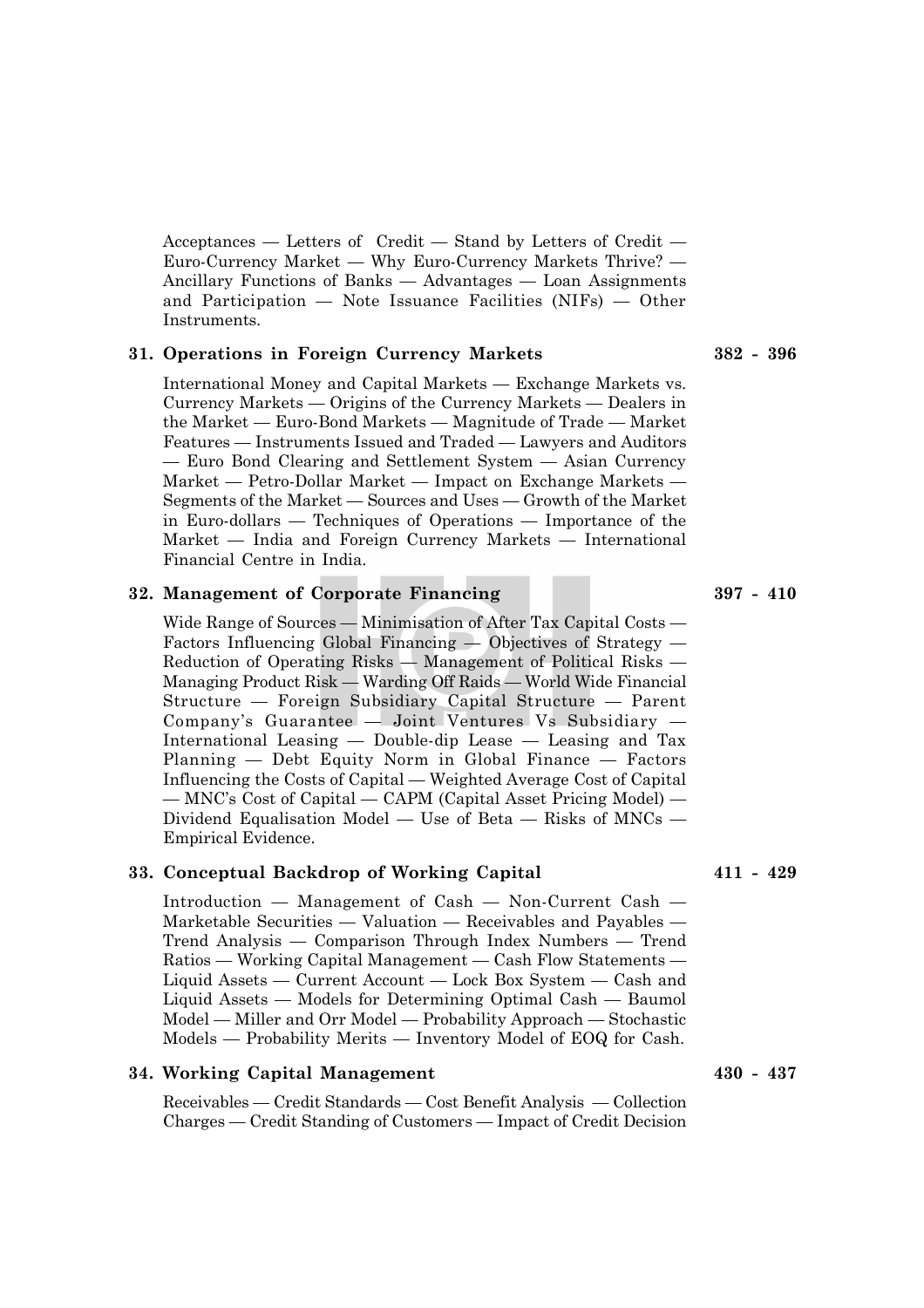— Inventory Management — Economic Order Quantity — Order Point and Safety Stock — Special Features of MNCs — Financing of Working Capital.

#### **PART VI**

#### **MANAGEMENT OF LONG-TERM INTERNATIONAL FINANCING**

#### **35. Project Appraisal and Capital Budgeting 441 - 453**

Pay-back Period — ARR or Average Rate of Return Method — Discounted Cash Flow Method (D.C.F.) — Rules of Selection of a Project — Internal Rate of Return (IRR) — NPV and Relative NPV — Capital Budgeting by MNCs — NPV Formula — Incremental Cash Flows — Adjustment for Taxes and Other Hurdles — MNC's Outlook — Exchange Rate Changes and Inflation — Growth Options — Use of D.C.F. — Free Cash Flow Method (FCFM) — Corporate Treasury as a Profit Centre.

#### **36. International Capital Flows 454 - 476**

Introduction — Theory of Foreign Capital Flow — Aid Requirements — Criteria Governing Aid — Types of Aid — Forms of Aid — Desirable Pattern of Flows — Advantages and Disadvantages of Aid — Debt Burden of Government — Foreign Investment in India — Latest Foreign Investment Policy — NRI Schemes FCNR Scheme Amendments — Foreign Currency (Non-resident) Accounts (Banks) Scheme — International Investment Position — Indian Aid to Other Countries — Joint Ventures — Government Policy Guidelines — Nature of International Flows of Capital — Banking Sector — Government Sector — Corporate Sector — World Trends — Agencies Involved — Capital Flows and Growth — MNCs' Role in Foreign Investment — Multinational Financing Agencies of World Bank — The International Development Agency (IDA) — International Finance Corporation (IFC) — The Bank for International Settlements (BIS) — Asian Development Bank (ADB) — Other Regional Development Banks.

#### **37. Foreign Investment (Direct and Portfolio, GDR and ADRs) 477 - 493**

Introduction — Globalisation of Indian Markets — External Debt of India — Foreign Investment into India — Commercial Borrowing — Global Instruments — Other Equity Linked Instruments — New Global Instruments — GDR Features — Pre-issue Operations — Domestic Statutory Clearances — Central Role of Lead Manager — Borrowing Through Euro-Issues — Government Guidelines — Issues in Foreign Markets — Banks and Indian Companies — Banks and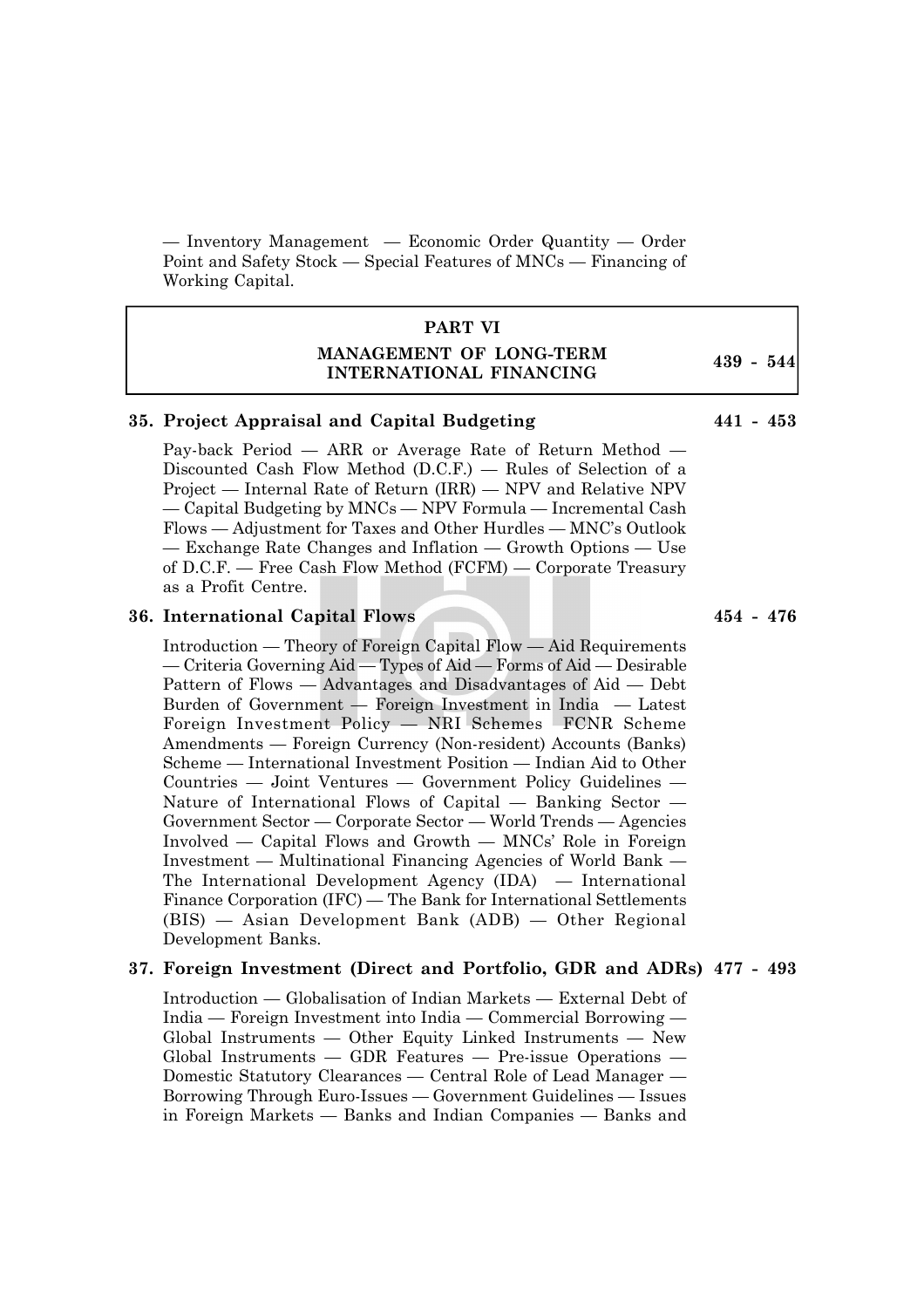Foreign Capital — Exchange Rate and Banks — Policy on External Commercial Borrowings (ECB) — Changes in ECB Guidelines — The Rule Book — NRI Investments — Foreign Financial Institutions — Foreign Institutional Investors — Portfolio Management — NRIs Investments.

#### **38. Financing of Debt and Equity Investments 494 - 501 (Through Global Markets)**

World Trends — Trends in India — Micro Picture — Costs of Capital — Management Policy — Merits and Demerits of Equity — Merits and Demerits of Debt — Empirical Position — Determinants of FDI — Determinants of Portfolio Investment.

#### **39. Measurement of Portfolio Risk 502 - 507**

Introduction — Systematic and Unsystematic Risks — Other Risks — Risks Measurement — Range of Variation — Why Credit Rating? — How to Minimise the Risks? — Measurement of Risk — Beta — Risk Return Analysis — What is Portfolio Risk — Management of Portfolio.

#### **40. Risk Measurement in Investments 508 - 521**

CAPM — CPM Line — Security Market Line (SML) — CAPM Analysis —Market Model — Uses and Limitations — Duration (Example) — CAPM Example — Diversification — Why Diversification — Example on Measurement of Risk — Calculation of Standard Deviation — Simple Diversification — Markowitz Diversification.

#### **41. Portfolio Diversification and Risk Reduction 522 - 532**

What is Diversification? — Random Diversification — International Diversification — Why International Diversification? — Risks in Foreign Investments — FFI's Investment in India — NRI Investment in India — Passive International Investment Strategy — Active International Investment Strategy — Return Forecasts — Evans-Archer Study and Diversification — Naive Diversification — Evans and Archer's Study.

#### **42. Multinational Taxation 533 - 541**

Need for Tax Planning — Bilateral Tax Treaties — Allocation of Income — Transfer Pricing for Tax Planning — Use of Inter-Company  $\text{Loans} - \text{Tax Incentives} - \text{Organisational Set up of MNC} - \text{Tax}$ Reliefs and Rebates in India — Tax Credits — Tax Havens — Investment Decisions on Tax Planning — Corporate Goals — Investment Incentives — Global Trends — Tax Rates on Corporates — Grey Areas in International Tax Planning — Transfer Pricing Methods — Measures to Plug Tax Loopholes.

#### **Bibliography 543 - 544**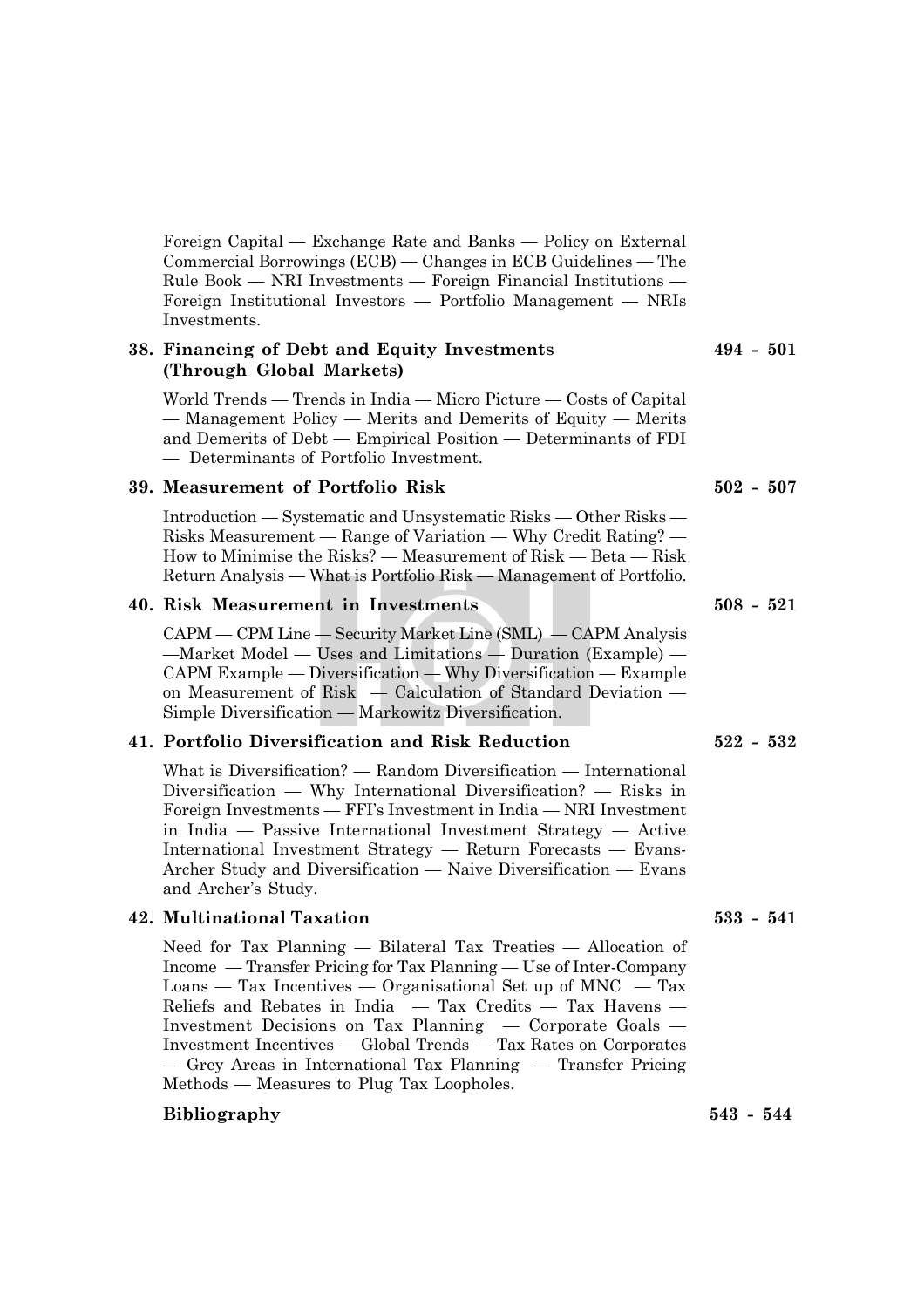# **CONTENTS**

#### **PART I**

# **BACKDROP OF INTERNATIONAL FINANCIAL MANAGEMENT**

| 1. Introduction to International Financial Management | $3 - 11$  |
|-------------------------------------------------------|-----------|
| 2. International Financial Environment                | $12 - 22$ |
| 3. Goals and Growth of Multinationals                 | $23 - 31$ |
| 4. International Business Methods                     | $32 - 41$ |
| 5. Nature of International Risk Exposure              | $42 - 54$ |
| 6. International Monetary System                      | $55 - 70$ |

# **PART II**

**TEXT** 

# **MANAGEMENT OF EXCHANGE AND INTEREST RATE EXPOSURE**

| 7. Determination of Exchange Rates                      | 73 - 87     |
|---------------------------------------------------------|-------------|
| 8. Forecasting Exchange Rates                           | $88 - 99$   |
| 9. Balance of Payments (Equilibrium Vs. Disequilibrium) | $100 - 117$ |
| 10. International Trade Flows                           | $118 - 127$ |
| 11. Interest Rates Parity                               | $128 - 149$ |
| 12. International Fisher Effect — Parity Relations      | $150 - 158$ |
| 13. Time Factor in International Risks                  | 159 - 165   |

# **PART III**

## **MANAGEMENT OF RISKS IN INTERNATIONAL TRANSACTIONS**

| 14. Foreign Exchange Markets                            | $169 - 182$ |
|---------------------------------------------------------|-------------|
| 15. Government Influence on Exchange Rates              | $183 - 196$ |
| 16. Exchange Rate Risk Management                       | $197 - 215$ |
| 17. Hedging in Derivative Markets (Futures and Options) | $216 - 228$ |
| 18. Hedging in Swap Market                              | $229 - 242$ |
| 19. Operational Exposure $-$ Risk Management            | $243 - 252$ |
| 20. Measurement of Politico Economic Risks              | $253 - 263$ |
| (Country Risk Management)                               |             |
| 21. Management of International Transactions Exposure   | 264 - 278   |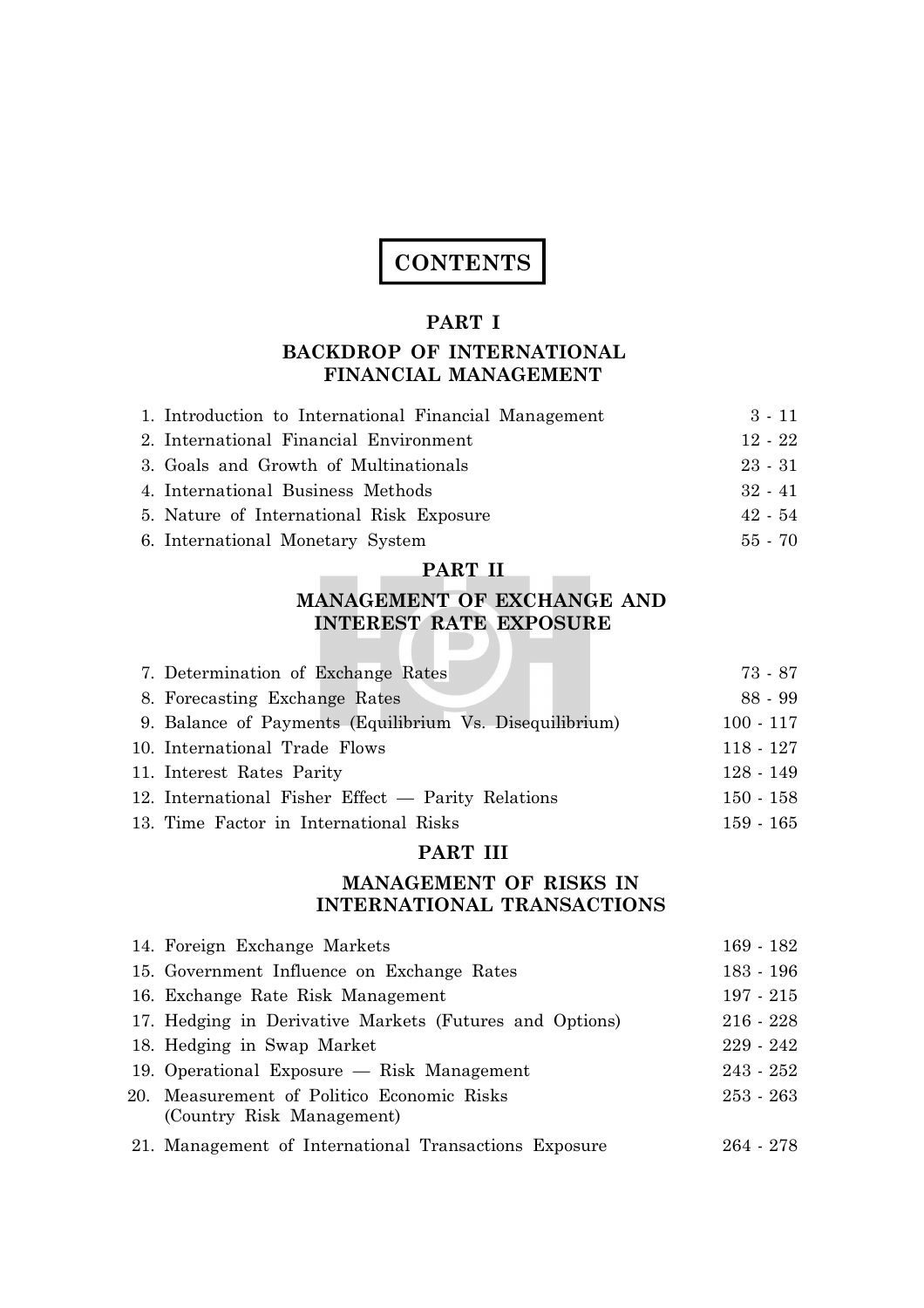#### **PART IV**

#### **MANAGEMENT OF INTERNATIONAL BUSINESS OPERATIONS AND PRACTICES**

| 22. Operational Strategies of MNCs                       | $281 - 292$ |
|----------------------------------------------------------|-------------|
| 23. Management of Multinational Operations               | $293 - 301$ |
| 24. Management of Global Business Practices              | $302 - 311$ |
| 25. Nature of International Business Finance — Practices | $312 - 320$ |
| 26. Inter-Corporate Funds Flow                           | $321 - 330$ |
| 27. Sources of Funds for MNCs                            | $331 - 347$ |
| 28. Operations in International Financial Markets        | $348 - 359$ |

#### **PART V**

#### **MANAGEMENT OF SHORT-TERM INTERNATIONAL FINANCING**

\_\_\_\_

| 29. Short-term International Financing       | $363 - 371$ |
|----------------------------------------------|-------------|
| 30. Operations in International Money Market | $372 - 381$ |
| 31. Operations in Foreign Currency Markets   | $382 - 396$ |
| 32. Management of Corporate Financing        | $397 - 410$ |
| 33. Conceptual Backdrop of Working Capital   | $411 - 429$ |
| 34. Working Capital Management               | $430 - 437$ |

#### **PART VI**

#### **MANAGEMENT OF LONG-TERM INTERNATIONAL FINANCING**

| 35. Project Appraisal and Capital Budgeting                 | $441 - 453$ |
|-------------------------------------------------------------|-------------|
| 36. International Capital Flows                             | $454 - 476$ |
| 37. Foreign Investment (Direct and Portfolio, GDR and ADRs) | $477 - 493$ |
| 38. Financing of Debt and Equity Investments                | $494 - 501$ |
| (Through Global Markets)                                    |             |
| 39. Measurement of Portfolio Risk                           | $502 - 507$ |
| 40. Risk Measurement in Investments                         | $508 - 521$ |
| 41. Portfolio Diversification and Risk Reduction            | $522 - 532$ |
| 42. Multinational Taxation                                  | $533 - 541$ |
| Bibliography                                                | $543 - 544$ |
|                                                             |             |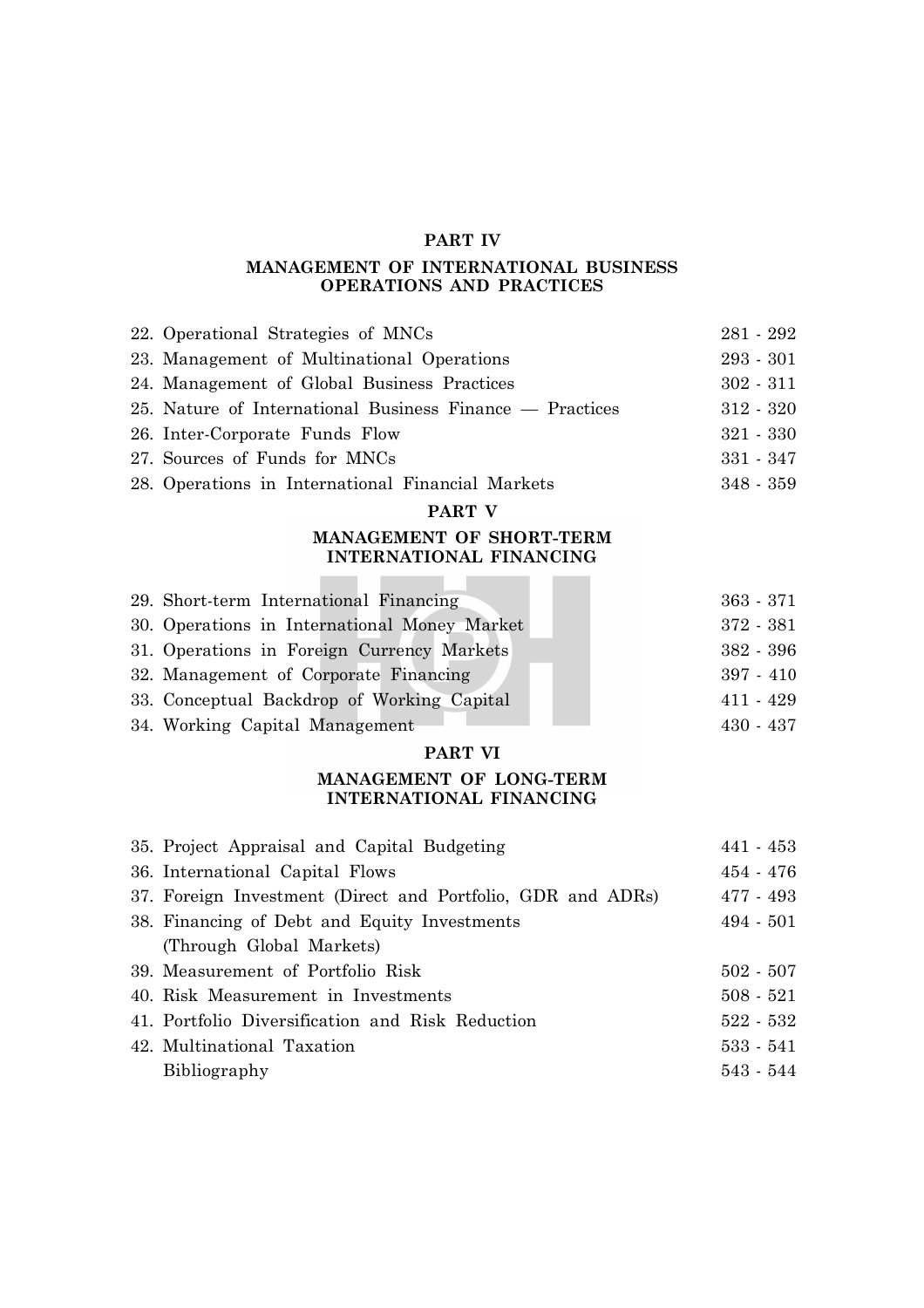# **PART I**

12345678901234567890123456789012123456789012345678901234567890121234567890123456789012345678901212345678901234567890123456789012123456789012345678 12345678901234567890123456789012123456789012345678901234567890121234567890123456789012345678901212345678901234567890123456789012123456789012345678

# **BACKDROP OF INTERNATIONAL FINANCIAL MANAGEMENT**

12345678901234567890123456789012123456789012345678901234567890121234567890123456789012345678901212345678901234567890123456789012123456789012345678 12345678901234567890123456789012123456789012345678901234567890121234567890123456789012345678901212345678901234567890123456789012123456789012345678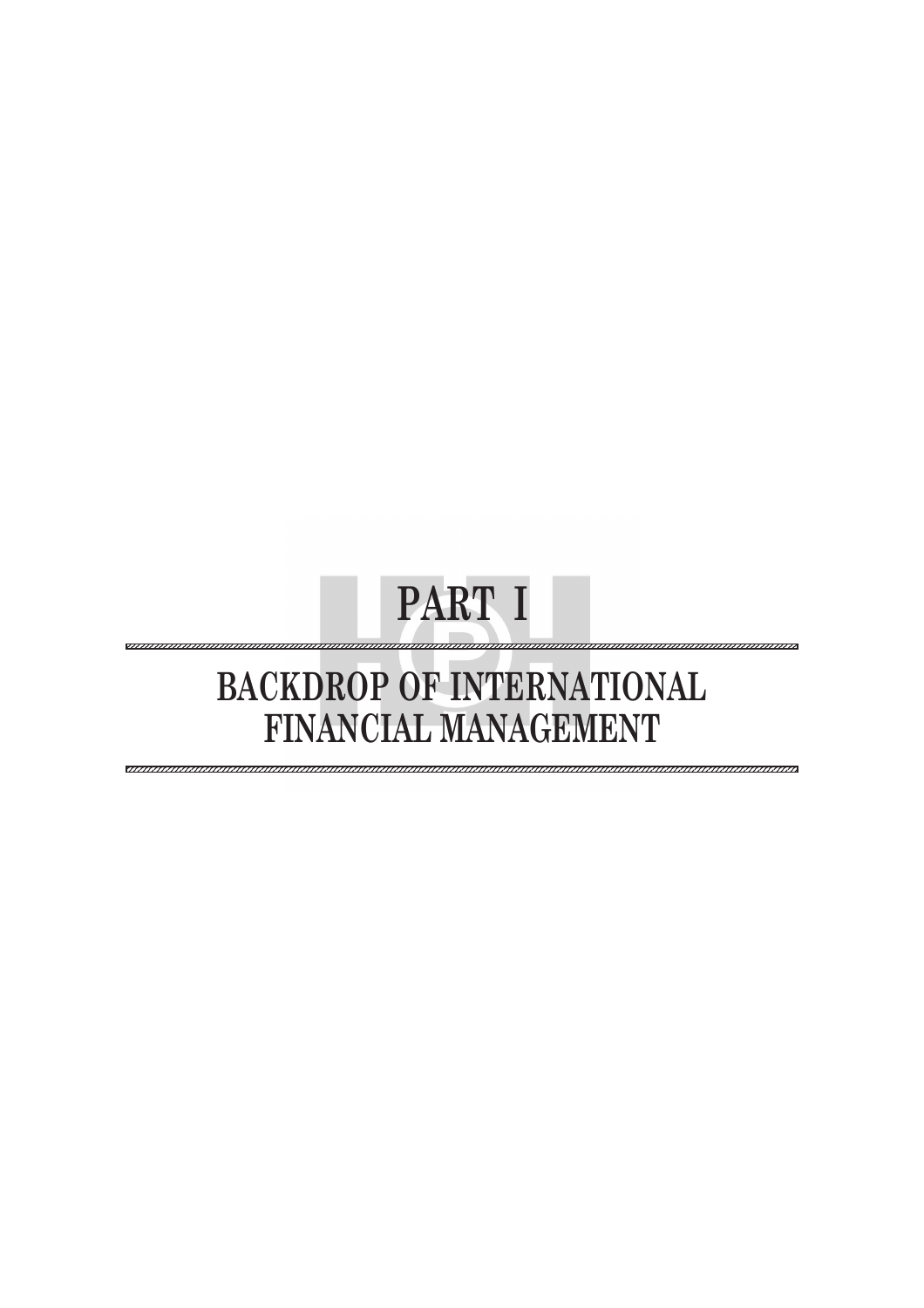

# **Introduction**

International Financial Management has assumed an important role in the Indian economy, with FDIís, FFIs and FIIs playing a key role in the stock and capital markets. The recent estimate is that FIIs hold about 18% of market capitalisation of the listed companies, in the Stock Exchanges in India. Many Indian corporates are listed and traded on Foreign Stock Exchanges. Many foreign banks were permitted to operate in India and Indian banks have become more globalised in their operations. Indian exports are growing at a rate of 12%, per annum as envisaged in the Tenth Plan. Nearly more than 50% of the manufacturing output in India is exported on an average. The total of exports and imports trade crossed U.S. \$ 455 billion and its foreign exchange assets are also more than U.S. \$ 300 billion. With such growing importance of global sector, the operations in International Finance are also growing faster than ever before.

World trade was estimated to grow in 2008 at a rate of 4% and that of the developing countries at 8% to 10%. The scope of expansion for International Financial Management has increased. India has a major role to play in the world trade and finance. Net capital flows into Emerging Market economies on non-official basis were estimated at U.S. \$ 320 billion in 2014.

India has emerged as a Creditor Country among the IMF of members. World Bank is reported to be planning to issue rupee bonds in India to raise rupee resources. Indian rupee has shown strength and resilience that it was in demand in International Finance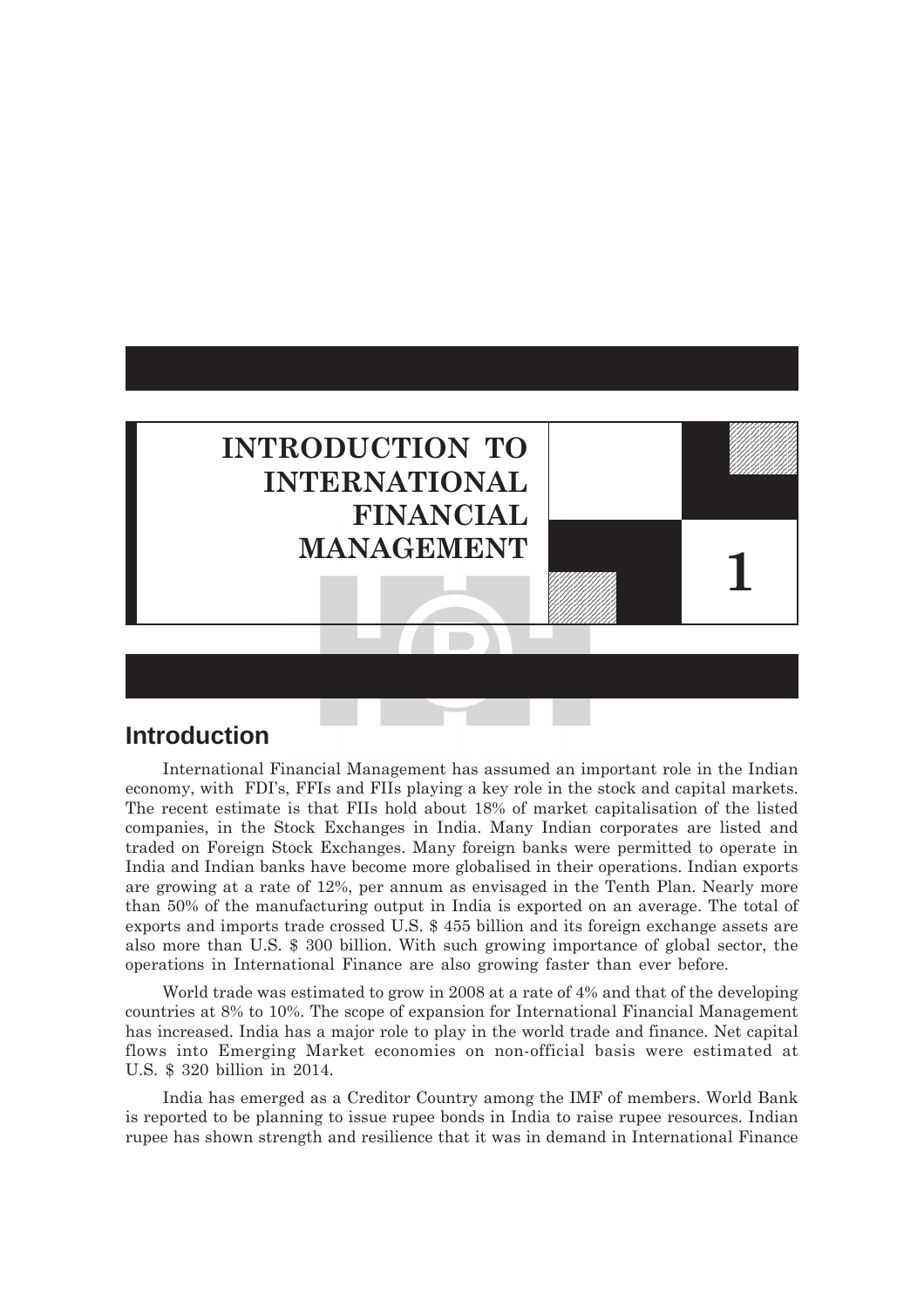#### 4 International Financial Management

Markets. Many big companies in India have become international market participants and are rated as domestic MNCs in addition to many MNCs of foreign origin in India: The above picture provides a brief overview of the importance of International Financial Management. Gross capital inflows into India Through FDI are NRIs continued to grow even in a Recession year of 2009.

# **Objective**

The object of this chapter is to develop linkages between the domestic economic and financial system and international financial system and to provide theoretical and analytical inputs necessary for a student of international financial management. The corporate executives have before them, the corporate goals for implementing the management function, finance function or marketing function. All these functions are interrelated and connected with the international financial system. The finance manager or the production manager operates at the corporate level in both domestic and foreign markets corresponding to the domestic and foreign sectors. If we start with the production function of a corporate entity and analyse the finance function of the manager, his operations in the foreign sector provide the link between the corporate sector, on the one hand, and the foreign sector, on the other. The mutual interactions between foreign sectors of various countries lead to the emergence of the international financial system. The foreign sectors are the cementing blocks of the international financial system and institutions operating in the international financial system are closely connected with the foreign sectors of the various economies. In this chapter an attempt has been made to trace back the operations in the international finance system from the international level to the national level through various financial institutions and banks and at the national level, from these institutions to the corporate units and the company managers. In view of global importance to operations of international trade and funds flow international financial management has assumed a vital role.

There are various facets of the international financial system (IFS) which are analysed in depth in the chapter. To start with, an important aspect of international financial system is international trade which accounts for the largest chunk of international commercial and financial relations and payments. Thus, a part of the treatment of this book is on the subject of international trade and finance, Balance of Payments and related aspects of international economic relations. Another aspect is the institutions and organisations in it under which banks, national and international financial institutions have all found a place in this book.

The sub-markets in the financial system such as in foreign currency, corresponding to short-term flow of funds as between countries' investments in foreign money markets and in foreign claims, etc., are reflected in financial flows as between countries through the flows of money payments and receipts. Thus, both international trade and international currency and exchange markets are closely connected and are dealt with. Yet another aspect of the international financial system is the role of term lending and foreign aid in the flows of trade between countries, corresponding to long-term flows as between countries. It is in this context that foreign trade and aid are discussed as important components of the international financial system as short-term and long-term wings of the operations of the International Financial Manager.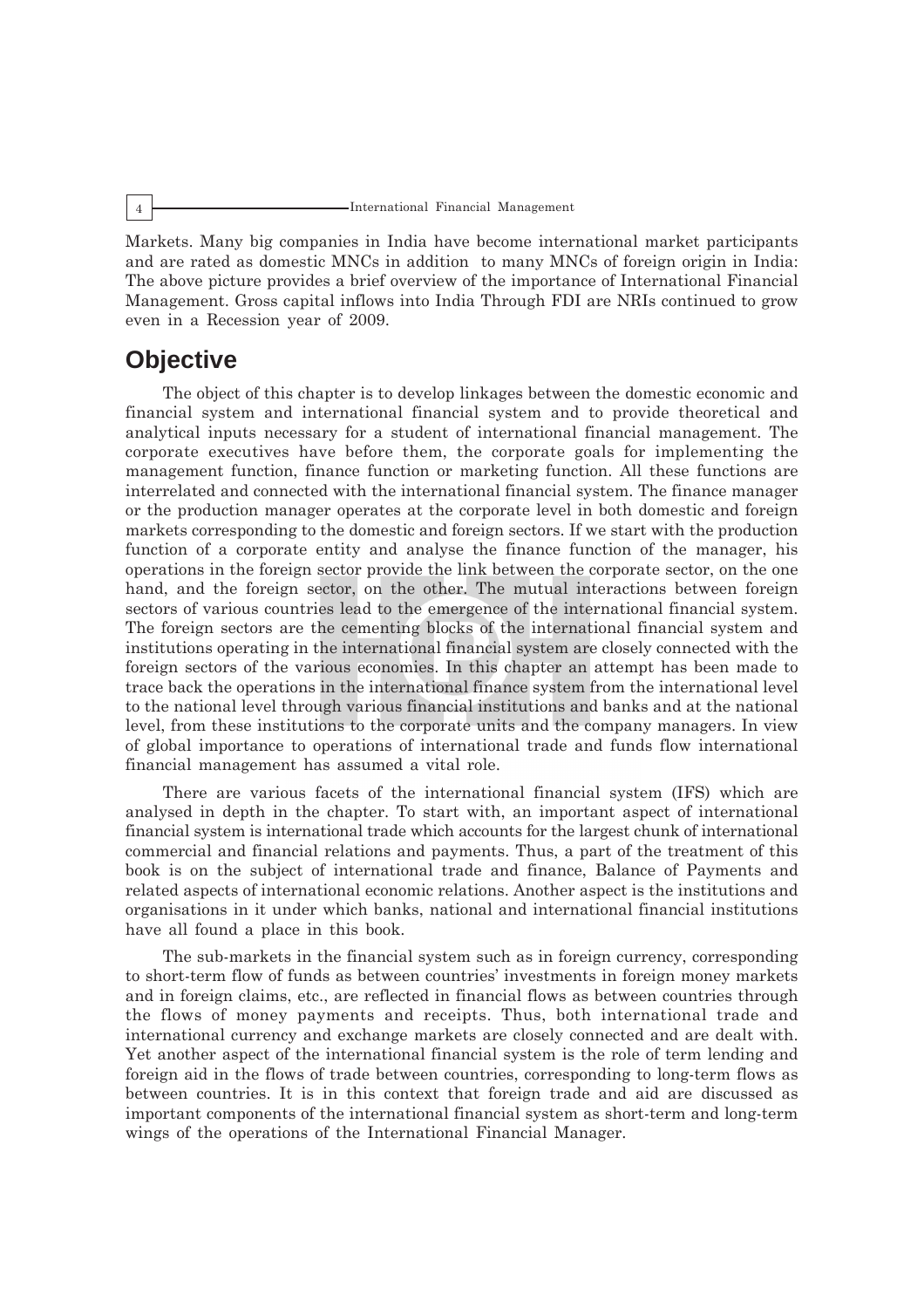# **Relevance to Management**

As this book is intended for students and corporate executives, we should set out in the beginning itself the relevance of international finance to their day-to-day work. Domestic finance and international finance are next-door neighbours-both complementary and competitive- viewed either as sources or uses of funds.

Firstly, in a fast-growing world economy and world markets, it would be naïve for a corporate executive to confine himself to the domestic markets and domestic finance alone. The days of national autarky have gone by and we are in a world of interdependence. With a fast growing network of transport and communications, the world is getting closer and a finance manager can hardly ignore the forces operating on him from the international plane as much as from the domestic plane.

Secondly, as the operations and systems in domestic and international finance are different, the factors influencing them need to be studied separately.

Thirdly, in a world of competition and survival of the fittest, the managerial function involves choosing the right input mix both from home and abroad and the right output mix suitable for home and foreign markets and expose oneself to the winds of competition both at national and international levels. These aspects are clearly noticed in India, with the opening up of the economy since July 1991 through Economic and Financial Reforms.

It is to be conceded that the impact of the foreign sector on the activities of the corporate executive is more keenly felt in some lines than in others. Such lines are in exportable goods and services, finance, shipping, airways, tourism etc. If the corporate entity belongs to the sector of multinational companies, foreign-owned companies, subsidiaries or branches of foreign companies etc., international forces are relatively more important. At any rate, any management executive can ill-afford to be blind to the international economic and financial scene even if he is not directly involved in it as these forces operate on him in the modern world.

# **Finance Function**

The objective of the finance function of a manager may be set out in different ways. He may aim at optimising the value of his assets or minimising the worth of his liabilities. Put in differently, he may maximise his gross profits or net profits and minimise risks or aim at optimising the market value of his companyís shares. Looked at from any angle, the management basically aims at economy, efficiency and productivity leading to greater profitability. For this purpose, he concentrates on the efficient management of cash and credit so far as the financial aspect is concerned. But more importantly, he has to consider the production function of which cash and credit are inputs. The finance function is also closely related to marketing function also, as the latter involves the use of cash and credit. The manager has to take into account the international forces in the preparation of plans and budgets for resource inflows and outflows and in input and output markets. In the raising of funds and use of such funds, the cost of alternative uses and sources have to be considered both at home and abroad. Finance Function is all pervading being related to all activities of the firm, and particularly to the Management.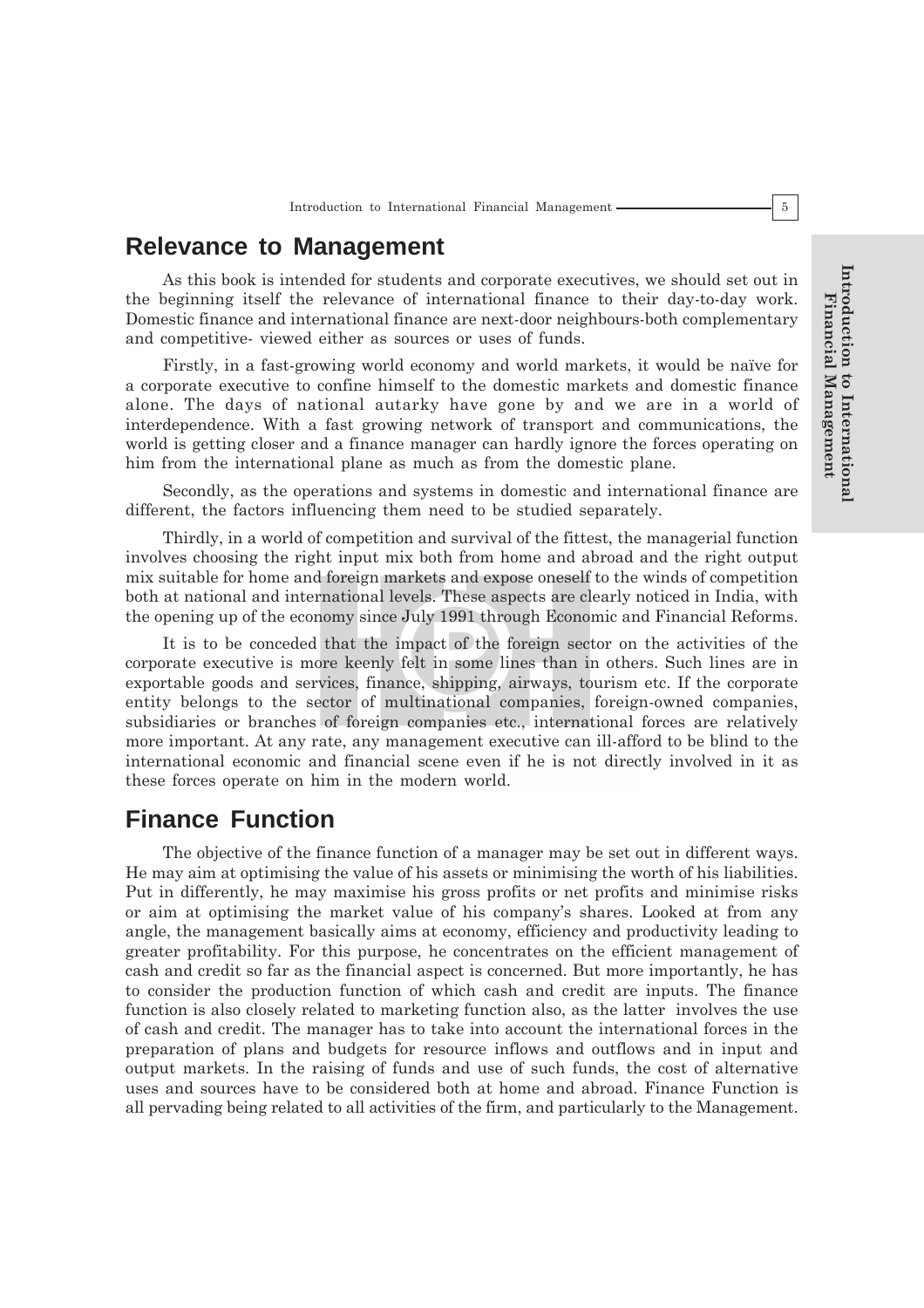#### 6 **International Financial Management**

In terms of the real sector or the financial sector, the manager has to observe the criteria of efficiency and productivity etc., in the input market and output market and in allocation of physical resources or financial resources. In the input and output markets as well as in financial markets, both domestic and foreign, forces have to be reckoned with.

# **Input Market**

In the input market, physical and financial inputs are fed into the productive system. Physical inputs relate to physical capital equipment, plant and machinery, raw materials, spare parts and intermediate (semi-finished) products, etc. They may come from domestic or foreign markets. Financial inputs relate to moneys spent on wages for labour or cash kept for current liabilities or contingencies. Such inputs can be secured both from domestic markets and foreign markets. As such, a cost calculus has to be made for the right mix of inputs and the right sources of supply of such inputs so as to minimise the costs for a given product mix. It is possible that some raw materials or spares are more cheaply available abroad than at home and due to free access to such markets the manager may plan for a mix of inputs at the least cost, subject to the technical feasibilities in the production function. The markets, both domestic and foreign, have to be assessed for these inputs in terms of costs and prices and alternative sources of supply explored. This is an area in international economics and finance. In the supply of financial inputs for production purposes one has to take into account the need for cash and credit and the relative proportions of each both from home and abroad and to assess their relative costs. Marginal costing of cash and credit is part of the wider subject of cash management. The cash component as an input in the production function is part of the subject of production management, while the overall management of all funds is in the domain of financial management.

In a subsidiary or branch of a foreign company, foreign sources play a more important role even in financial inputs. In more recent years, outsourcing in the I.T. and related areas has become important due to its cost reduction advantages. Such exercises relating to financial inputs have to be made after an assessment of cash inflows and outflows, both on current and capital accounts. On the capital account, sources and uses of funds for investment also become an important pre-requisite for planning for credit. These will be discussed below under sources and uses of funds.

# **Output Market**

In the output market, the sale of final and intermediate products can be made both in domestic and foreign markets and mix of them. International marketing and international finance are closely interlinked and flows of finance follow the flows of trade. Marketing is an important pre-requisite for trade. International trade and international finance are close complements. The costs of production and selling costs and the available margins both on domestic sales and foreign sales have to be considered. Here again, it is assumed that there is a free market in India and abroad or trading is possible subject to satisfying all the requirements of the government policy in this regard. A cost calculus has to be made for planning for the right mix of sales at home and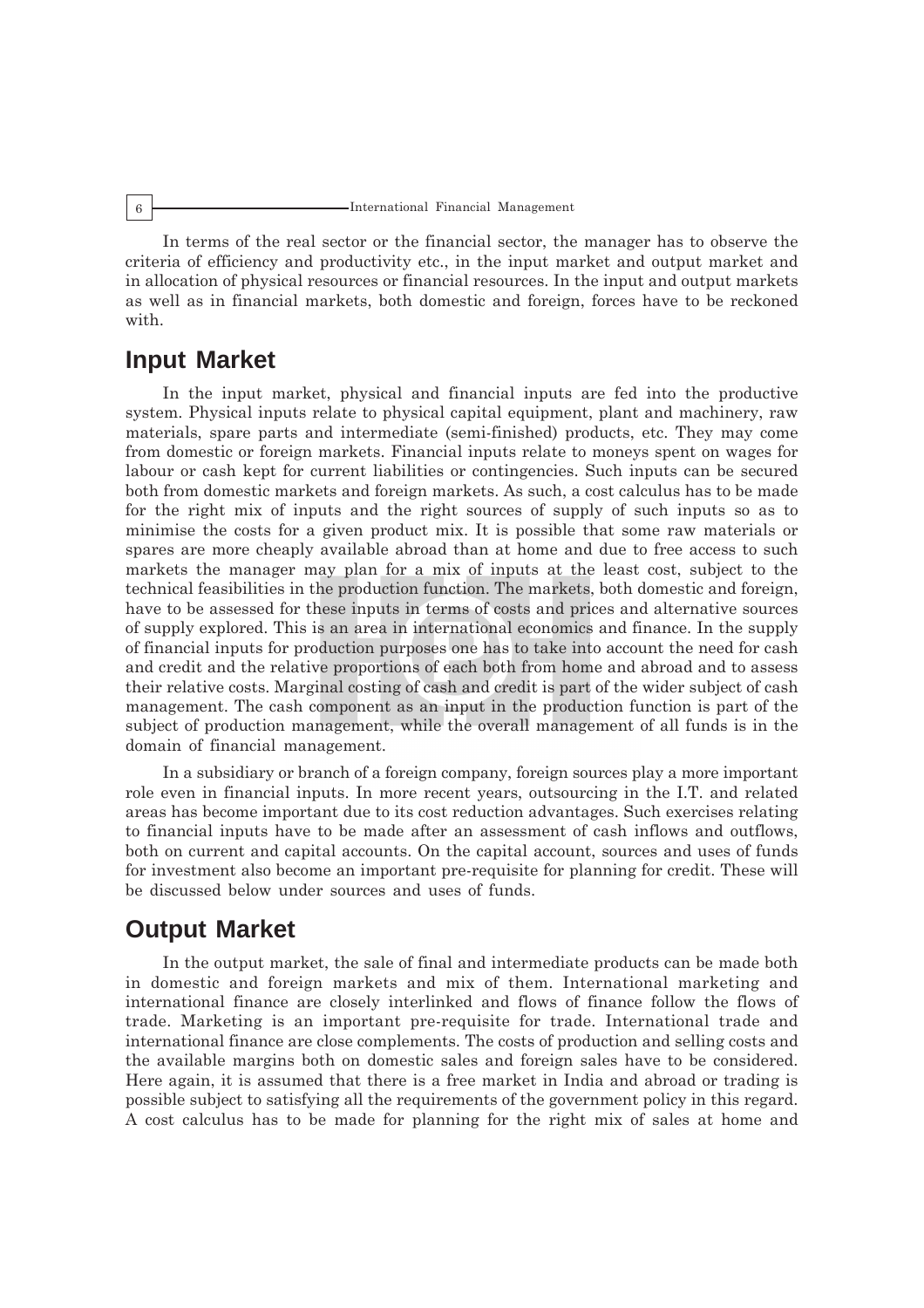abroad. For an assessment of the demand prospects abroad, we need to know the alternative sources of supply in such markets, demand and supply elasticities, costs and prices of such alternative sources, transport and selling costs etc., which are the subject of international economics and finance. In India due to the premium put on export sales by government policy, the cost calculus has to take into account this aspect also.

# **Sources and Uses**

At the micro level of a company, an analysis of the sources of funds reveals that broadly there are three categories of sources:

- *(i)* Savings of the company which are its retained earnings,
- *(ii)* External sources (domestic) from the capital and money markets such as banks, all-India or State-level financial institutions, government or the public and
- *(iii)* Foreign sources, namely, markets, institutions and persons abroad. The last category can in turn be specified as follows:
	- *(a)* Credit from private parties, *viz.*, trade credit, buyer's credit, etc.;
	- *(b)* Foreign government credit, *viz*., government to government line of credit, foreign aid or grants or loans;
	- *(c)* Resources from international or inter-regional bodies such as IFC, IBRD, foreign banks or Euro-currency markets etc.; and
	- *(d)* Non-resident individuals and institutions.

The same analysis holds good at the sectoral and national level. In fact, the emergence of international financial markets can be traced to this sectoral interdependence, including the foreign sector and intranational dependence. Basically, as no country is self-sufficient or autarkic but is dependent on other countries for something or the other, international economic and commercial relations emerge. These are referred to later in this chapter.

In a similar fashion, it would be appropriate to set out the pattern of use of funds of any company into various sectors of the economy, including the foreign sector. Dispensation of funds for current or capital expenditures in domestic markets and international markets can be separately set out. Such an analysis is particularly more relevant to multinational corporations and branches or subsidiaries of foreign companies in whose case foreign markets and foreign sources of supply play an important part. The head office or the holding company may spend a part of its funds in investment in the host country, make inward remittances for working capital or investment purposes and outward remittances for royalty and dividend, payments or technical fees.

# **Macro View of Foreign Flows**

RBI Company Finance Studies throw light on the macro-view of Foreign inflows and outflows in the Corporate Sector. These are published in RBI Bulletins regularly. A large number of smaller companies contribute larger foreign exchange earnings to the country. It is true that both expenditure and earnings on foreign account are concentrated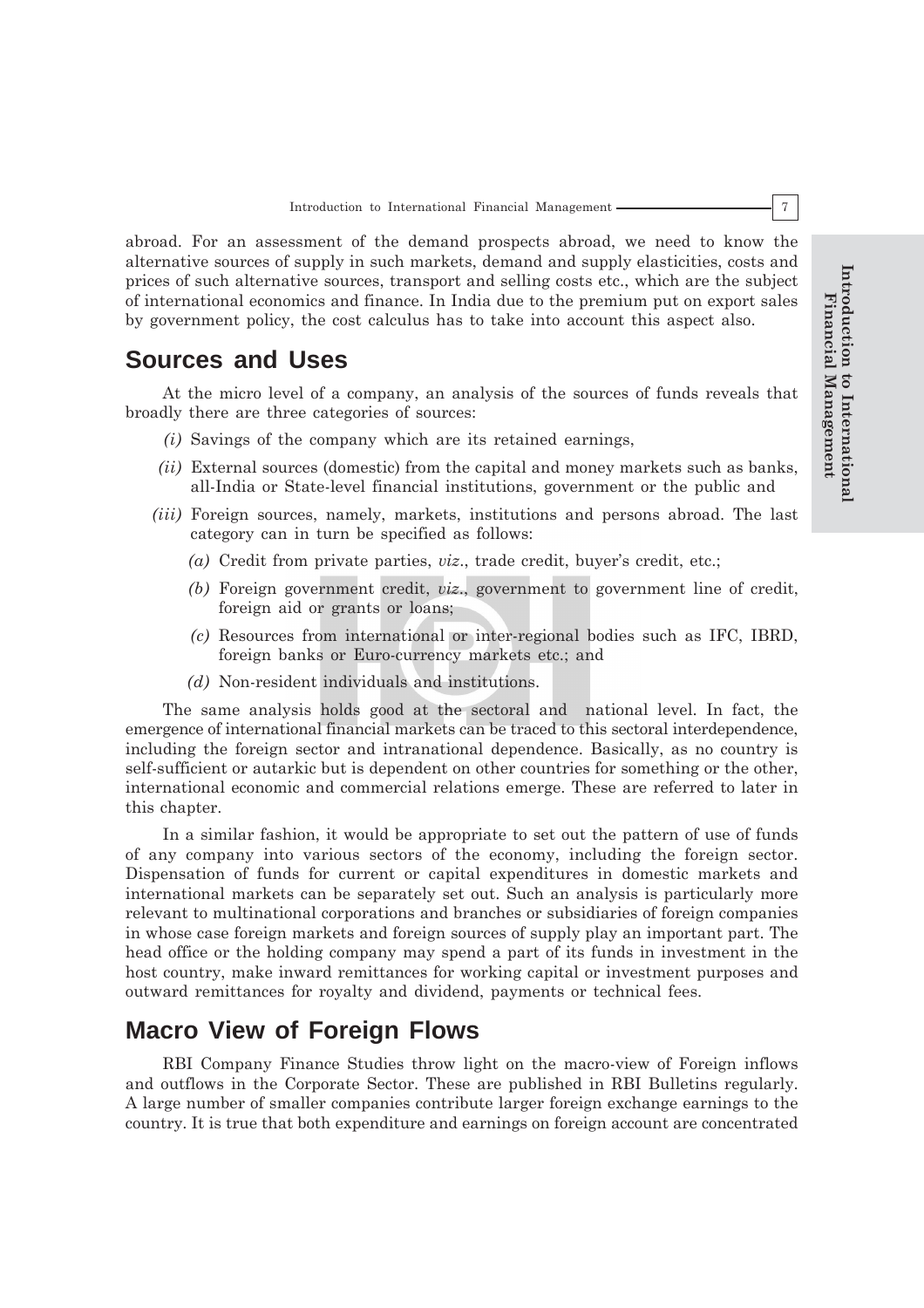#### 8 International Financial Management

in a small number of large foreign controlled Indian companies and multinational corporations, but they may not add much to the not accrual of foreign exchange. A large number of small companies do not operate on such a large scale, but add substantially to our net accrual of foreign exchange. In more recent years, the accrual of reserve is due to inflows on current account for services remittances and due to depreciation of dollar, and capital inflows for FDI, and NRE deposits.

# **Sectoral Interdependence**

International financial markets emerged out of the felt need to facilitate operations of nations arising out of the commercial and financial transactions with the rest of the world. This emergence can be attributed logically to: *(a)* Sectoral interdependence, and *(b)* National interdependence.

It would be apt to set out here the inter-relations between the micro-level operations of a finance manager with the macro-level working of the corporate sector and foreign sector. A finance manager is a micro unit in the corporate sector. The environment he faces is competition from other similar units in the corporate sector and as suppliers of inputs or as consumers of output. Besides, the corporate sector, in turn, is interlinked with all other sectors of the economy. The micro-level manager is thus faced with a total environment of the economy which includes foreign sector, and it is thus relevant to him to be familiar with the international financial system, which is the product of developments in the foreign sectors of all the world economies.

The corporate sector is a part of the total business sector having trading and manufacturing activities. The corporate sector is also connected with all sectors of the economy, namely, government sector, household sector and foreign sector either as suppliers of inputs or as consumers of output. Besides, all these domestic and foreign sectors are interconnected through the flow of funds and savings from one sector to the other. In each sector, there are both savers and investors. Only the household sector is a net saver in India. The household sector is also a supplier of factors of production such as labour, management, enterprise etc. For some time in the past, foreign sector was a net saver, as there was a net balance on current account of our balance of payments leading to the accretion to our foreign exchange reserves. We are running huge deficits in merchandise trade account for a long time which was offset by positive balance on the net invisible trade account. For some recent years, we are having a negative savings in the foreign sector leading to a loss of our foreign exchange reserves. If there is a net inflow of funds from abroad either as foreign credits, grants, etc., or borrowings from foreign governments, international bodies etc., there may be a positive balance, in the balance of payments and foreign savings would accrue. The surplus savings in some sectors would flow into other sectors with deficit. In the corporate sector where investment is invariably more than their available savings, the units have to depend on other sectors to finance them. These savings may flow directly from the government sector or household sector or indirectly through financial institutions, banks and other agencies. It would thus, be clear that the corporate sector is intricately connected with all other sectors of the economy either as suppliers of inputs of production or suppliers of factors of production, including land, labour, capital or enterprise or consumers of their products or services.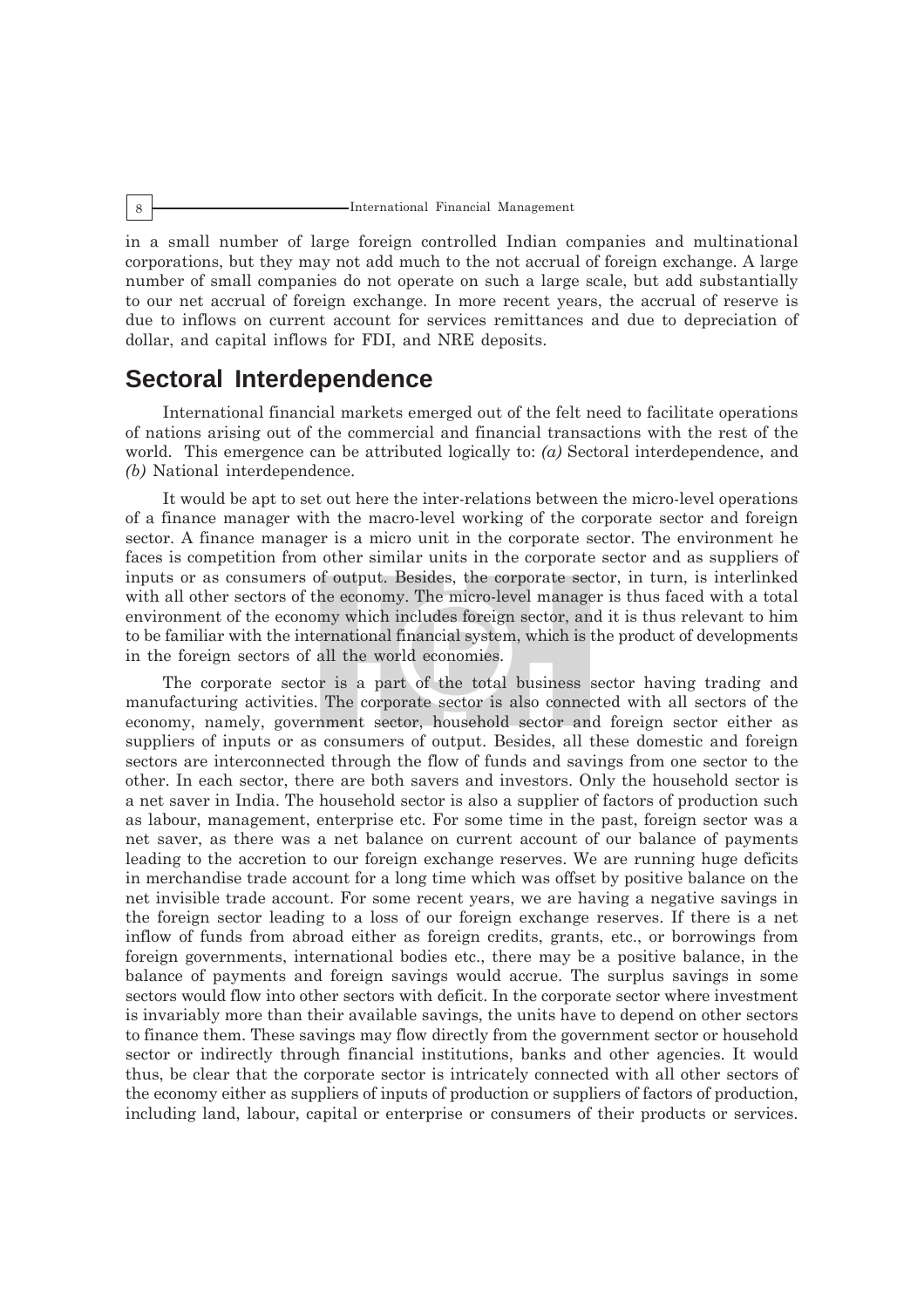They are also connected with other sectors of the economy through inflow or outflow of funds or savings or financial assets-moneys or near money assets or financial flows.

Another aspect of interdependence of the various sectors of the economy is foreign private investment in the domestic economy or Indian investment abroad. The investment may take the form of

- *(i)* Equity participation in Indian enterprises,
- *(ii)* Investment in bonds or debentures,
- *(iii)* Granting of loans or credits either on government to government basis or party to party basis in the private sector,
- *(iv)* Joint ventures in third countries and
- *(v)* Technical consultancy or know-how participation etc. Transfer of technology is also one of the aspects of the international commercial and financial relations which is necessary for a sustained rate of growth at the lowest possible cost and the highest level of productivity.

All the inputs of the corporate sector come either from the household sector as labour, capital or enterprise or from Government sector as infrastructure, land, electricity, water etc., or from agriculture or industry (business sector) as raw materials, intermediate products, spares parts etc.

Particularly more relevant for our discussion is the contribution of foreign sector towards inputs of the corporate sector in the form of physical capital, plant, machinery, spares, raw materials, etc., or financial inputs in the form of short-term credits or investment in financial assets, etc. The inflows into India are through FIIs for portfolio investment and through MNCs for direct investment in equity or debt forms.

Such interdependence between the corporate sector and other sectors is also noticed in the field of outputs. The main consumers of some products may in fact be the foreigners. Either in respect of consumer goods or capital goods, there is a good element of foreign demand, particularly from the less developed countries. In view of the vastness of our domestic markets, the executives of the corporate sector rarely explore the foreign markets, unless the products are export-oriented. With the projected expansion of the industry and limitations in the domestic markets, the present executives may have to think more in terms of foreign markets than of domestic markets. More recently, export-oriented industries and 100 per cent export units are being encouraged by the government in the light of the prevailing balance of payments difficulties of the country and increasing export shortfalls. Besides, the philosophy of the government is also veering round to the view of making our economy more competitive with a greater role allocated to the private sector. The recent trend to globalisation and opening up of the economy to free market forces make the foreign sector more relevant than before. The cost consciousness and competitiveness has increased in the Indian enterprise. In such an environment, the role of foreign sector can be hardly overemphasised when the chilly winds of competition and cost consciousness make the present executives of the corporate enterprise more alert and informed on both the domestic and external sectors. The foreign environment would be equally important and more challenging than the domestic market due to the ever

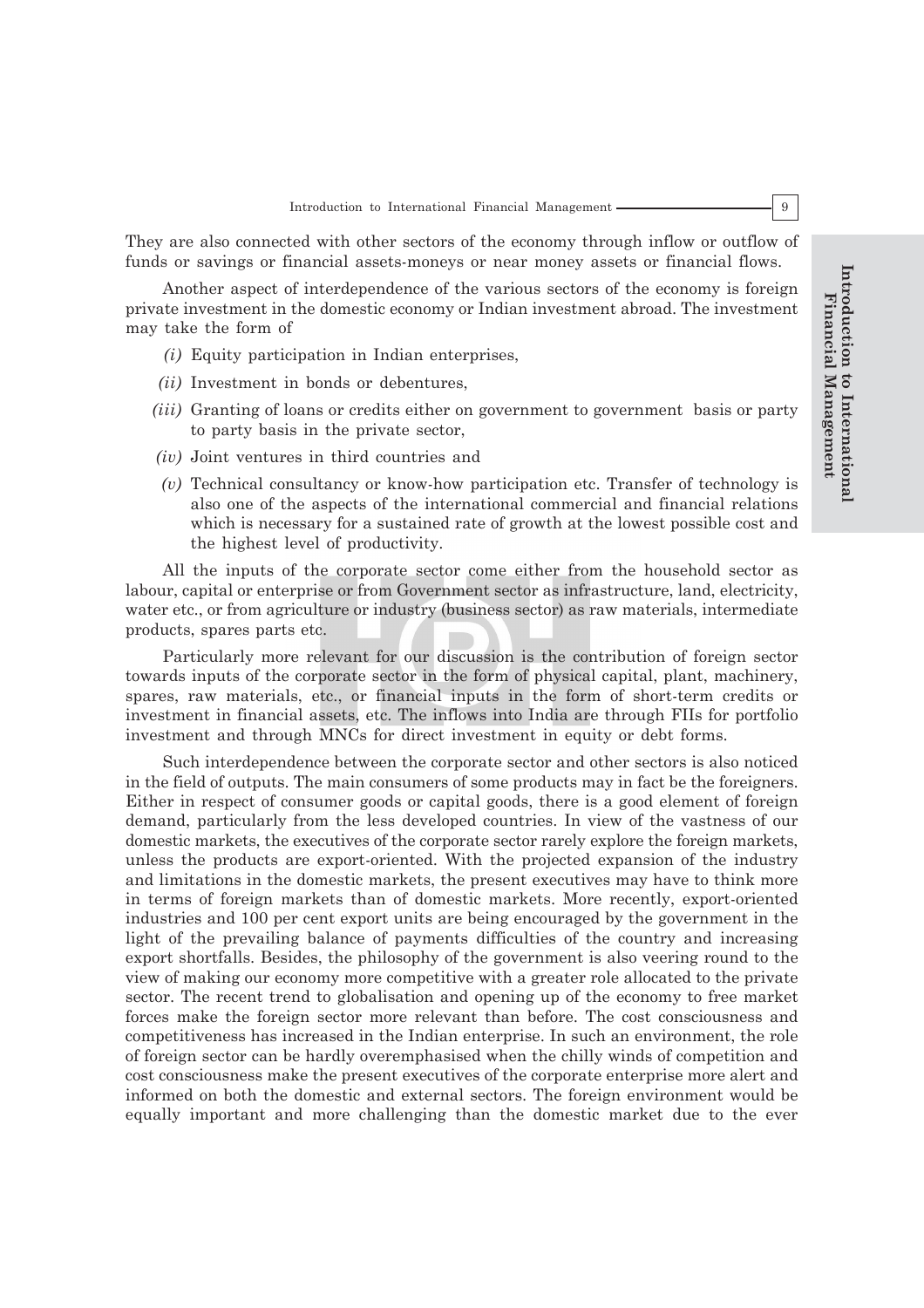#### 10 International Financial Management

changing scene of demand and supply forces, competition and cost price factors operating from all sides of the world. These may hopefully improve the efficiency of factors and lower the costs of production.

There is another reason why the foreign sector is more important to India, namely, the limits are already reached in the domestic markets and the scope for further expansion of markets lies abroad. Besides, there is the debt service burden which we carry due to our reliance on foreign credits during the last few decades of our planning. This burden can be discharged by a continuous flow of goods and services outside the country leading to an export surplus for the nation.

In the output market, the domestic household sector has been the main consumer in India, followed by the government sector which needs the output of the corporate sector both for capital formation and current consumption. Besides, the government with its contracting role in the economy has got less say in the affairs of the corporate sector today and is likely to become lesser in future due to their avowed policy of a greater role for the private sector in the years to come. The business sector comprising industry and agriculture continue to consume the products of the corporate sector as intermediates or raw materials for manufacture or further processing. These facts are brought out in any analysis of input-output matrix tables for the economy, brought out by the ISI and CSO.

# **International Flow of Funds**

We have seen that national economy of a country is composed of a number of sectors, including the foreign sector and the interdependence of these sectors either as suppliers of savings or of factors of production, or of other inputs in the productive process or as consumers of their output leads to economic, commercial and financial transactions as between these sectors. It is such transactions between the domestic sectors and foreign sector that gives rise to the international financial system.

An extension of this principle of mutual interdependence to the case of national economy of one country depending upon that of others lends further support to our thesis that emergence of international financial markets is the result of such interdependence and intra flow of funds. Thus, no modern nation/state is self-sufficient nor is it closed to external forces from other nations and states. This dependence is the result of the expanding civilisation and modern socio-economic systems. It is now well recognised that countries are interdependent in various degrees resulting in economic commercial and financial transactions among them. Such interdependence is a necessary but not a sufficient condition for the emergence of international financial markets. But the conquering of the distance and time by revolution in telecommunications, electronic media and information technology has brought the world together and led to a sufficient condition for emergence of International Financial Management, as an area of vital importance. More importance is given recently to globalisation and privatisation leading to greater international interdependence.

The interdependence of nations can be ascribed to the following factors:

(1) Differential factor endowments and natural endowments in different countries, leading to different production functions.